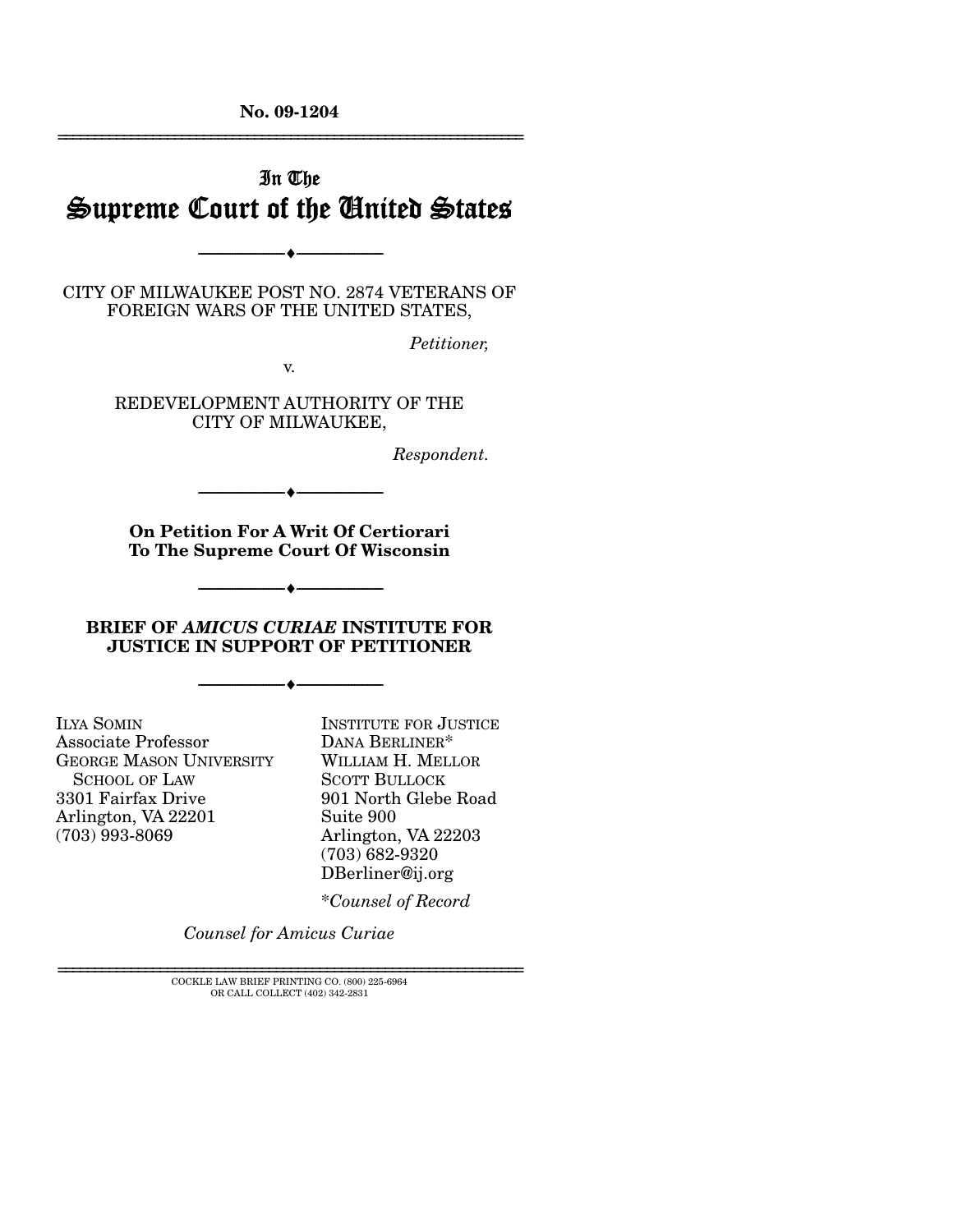## **QUESTIONS PRESENTED**

- 1. Does the Just Compensation Clause of the Fifth Amendment permit Wisconsin to use the "undivided-fee" rule to completely deny a leaseholder any compensation whatsoever for the taking of its property?
- 2. Does the Due Process Clause of the Fourteenth Amendment allow states to deny owners any compensation whatsoever for the taking of their property without allowing them to present any evidence of its value?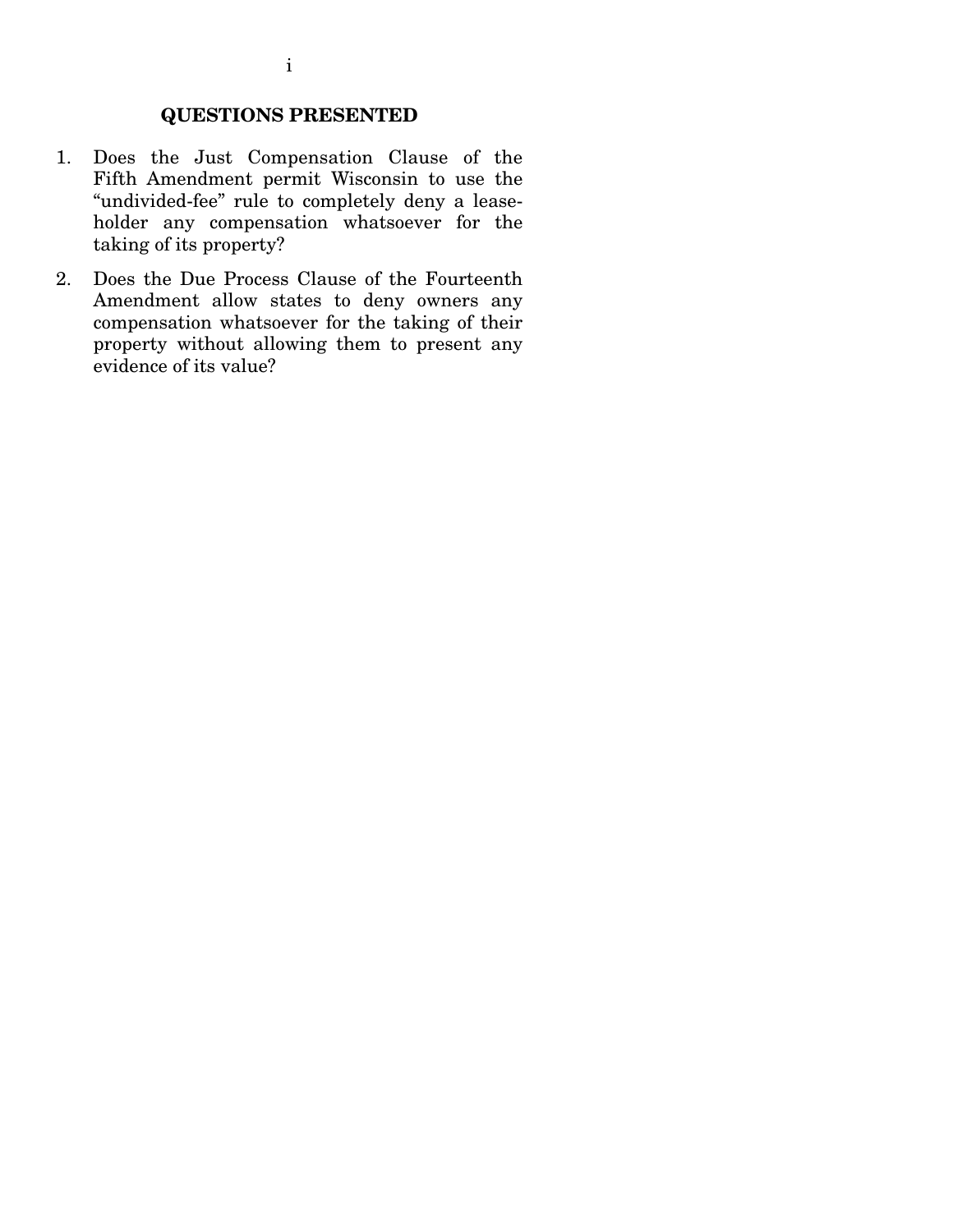# TABLE OF CONTENTS

# Page

|                |                 | QUESTIONS PRESENTED                                                                                                                                                                                                                 | $\mathbf{i}$   |
|----------------|-----------------|-------------------------------------------------------------------------------------------------------------------------------------------------------------------------------------------------------------------------------------|----------------|
|                |                 |                                                                                                                                                                                                                                     | iv             |
|                |                 | INTEREST OF AMICUS CURIAE                                                                                                                                                                                                           | $\mathbf{1}$   |
|                |                 |                                                                                                                                                                                                                                     | $\overline{2}$ |
|                |                 | REASONS FOR GRANTING THE PETITION                                                                                                                                                                                                   | $\overline{2}$ |
|                |                 |                                                                                                                                                                                                                                     | $\overline{4}$ |
| $\mathbf{I}$ . |                 | THERE IS A MAJOR SPLIT OF AU-<br>THORITY BETWEEN THE HIGHEST<br>COURTS OF NUMEROUS STATES, AND<br>SEVERAL FEDERAL COURTS OF AP-                                                                                                     | 4              |
| II.            |                 | THE RESOLUTION OF THIS ISSUE IS<br>IMPORTANT TO NUMEROUS NON-<br>PROFIT, SMALL BUSINESS, AND LOW-<br>INCOME LEASEHOLDERS AROUND                                                                                                     | 9              |
| III.           |                 | THE UNDIVIDED-FEE RULE CON-<br>FLICTS WITH BASIC PRINCIPLES OF<br><b>JUST COMPENSATION EMBEDDED IN</b><br>THIS COURT'S PRECEDENTS                                                                                                   | 14             |
|                | A.<br>$\rm B$ . | The Undivided-Fee Rule Violates The<br>Rule That Owners Of Condemned<br>Property Are Entitled To Fair Market<br>The Undivided-Fee Rule Forces Indi-<br>vidual Property Owners To Bear Public<br>Burdens That Should Be Borne By The | 15             |
|                |                 |                                                                                                                                                                                                                                     | 17             |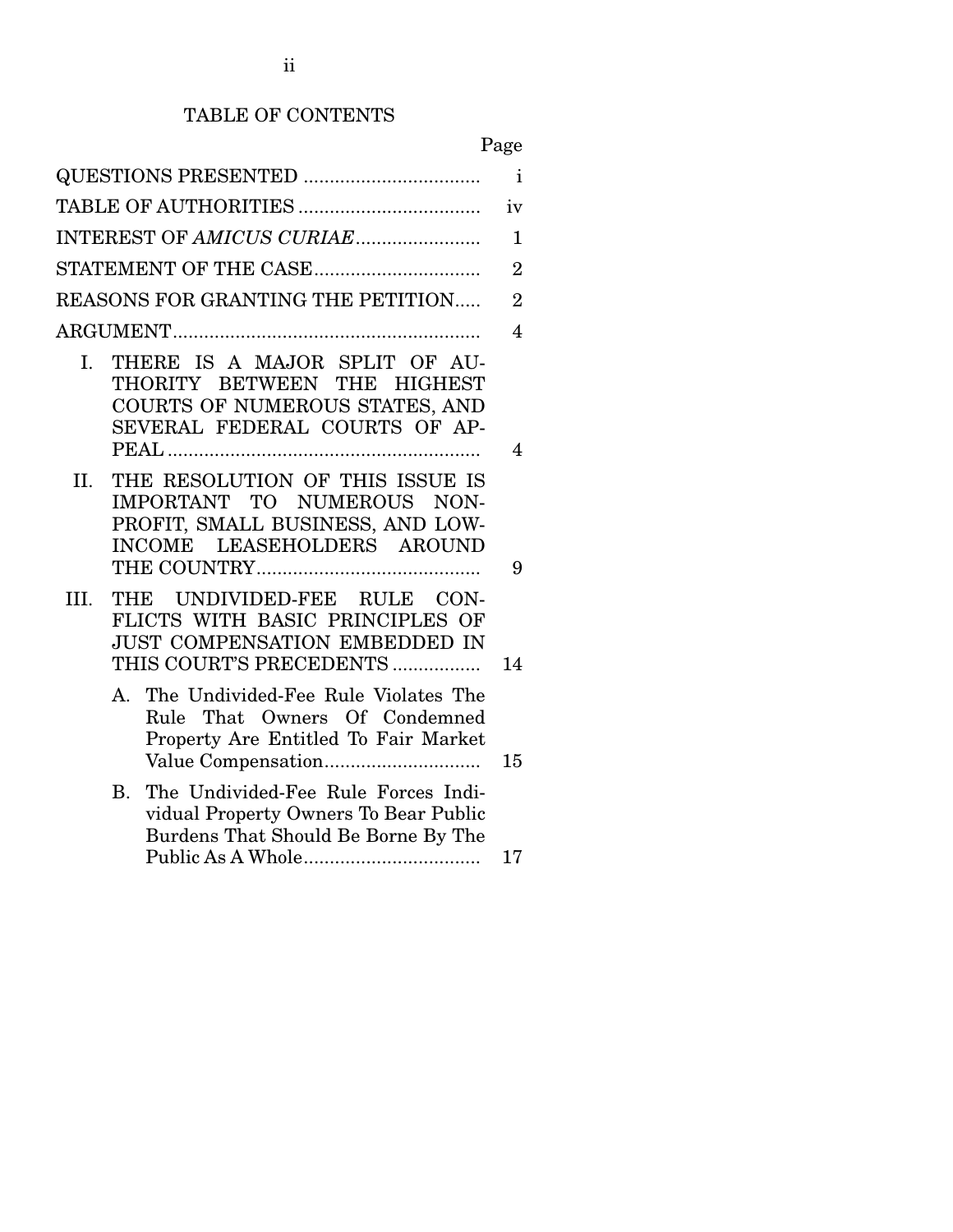# TABLE OF CONTENTS – Continued

Page

| $\mathbf{IV}$ | THE COURT SHOULD ALSO GRANT A<br>WRIT OF CERTIORARI ON THE PETI-<br>TIONER'S DUE PROCESS CLAUSE                                                         |     |
|---------------|---------------------------------------------------------------------------------------------------------------------------------------------------------|-----|
|               |                                                                                                                                                         | 19  |
|               | A. The Due Process Clause Gives Prop-<br>erty Owners The Right To Present<br>Evidence Of The Value Of Their Prop-<br>erty In Eminent Domain Proceedings | 19  |
|               | B. The Wisconsin Supreme Court Creates                                                                                                                  |     |
|               | A Split With The Fifth Circuit                                                                                                                          | 20  |
|               | CONCLUSION                                                                                                                                              | 99. |

iii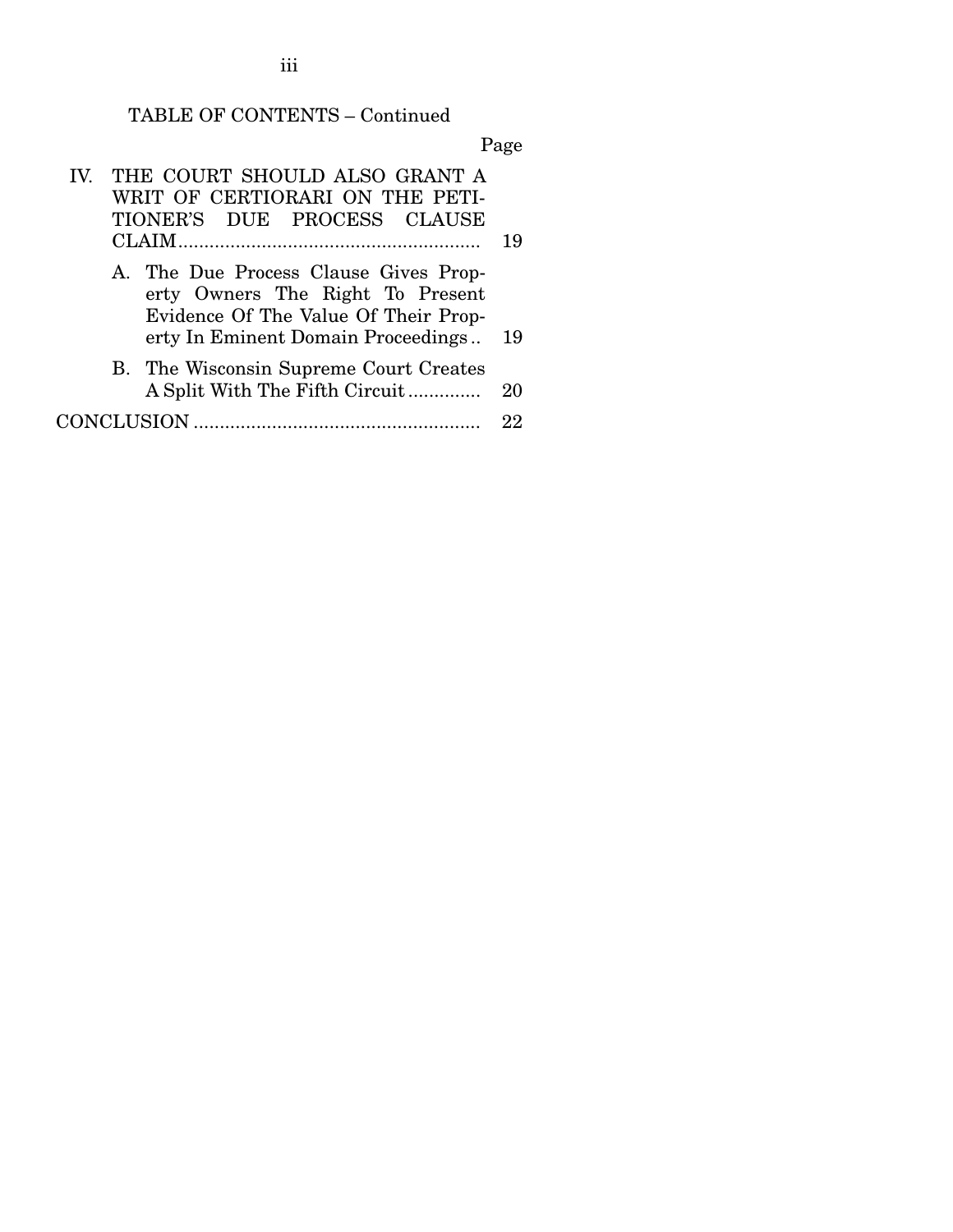# TABLE OF AUTHORITIES

Page

## CASES

| Alaska State Housing Auth. v. DuPont, 439                                               |
|-----------------------------------------------------------------------------------------|
| Arkansas State Highway Commn. v. Fox, 322                                               |
| Arlen of Nanuet, Inc. v. State, 258 N.E.2d 890                                          |
| Armstrong v. United States, 364 U.S. 40                                                 |
| A.W. Duckett & Co. v. United States, 266 U.S.                                           |
| Boston Chamber of Commerce v. City of Boston                                            |
|                                                                                         |
| City of Baltimore v. Latrobe, 61 A. 203 (Md.                                            |
| City of Chicago v. Anthony, 554 N.E.2d 1381                                             |
| City of Des Moines v. Housby-Mack, Inc., 687                                            |
| City of Greenwood v. Psomas, 155 S.E.2d 310                                             |
| City of Milwaukee Post No. 2874 Veterans of<br>Foreign Wars v. Redevelopment Auth., 746 |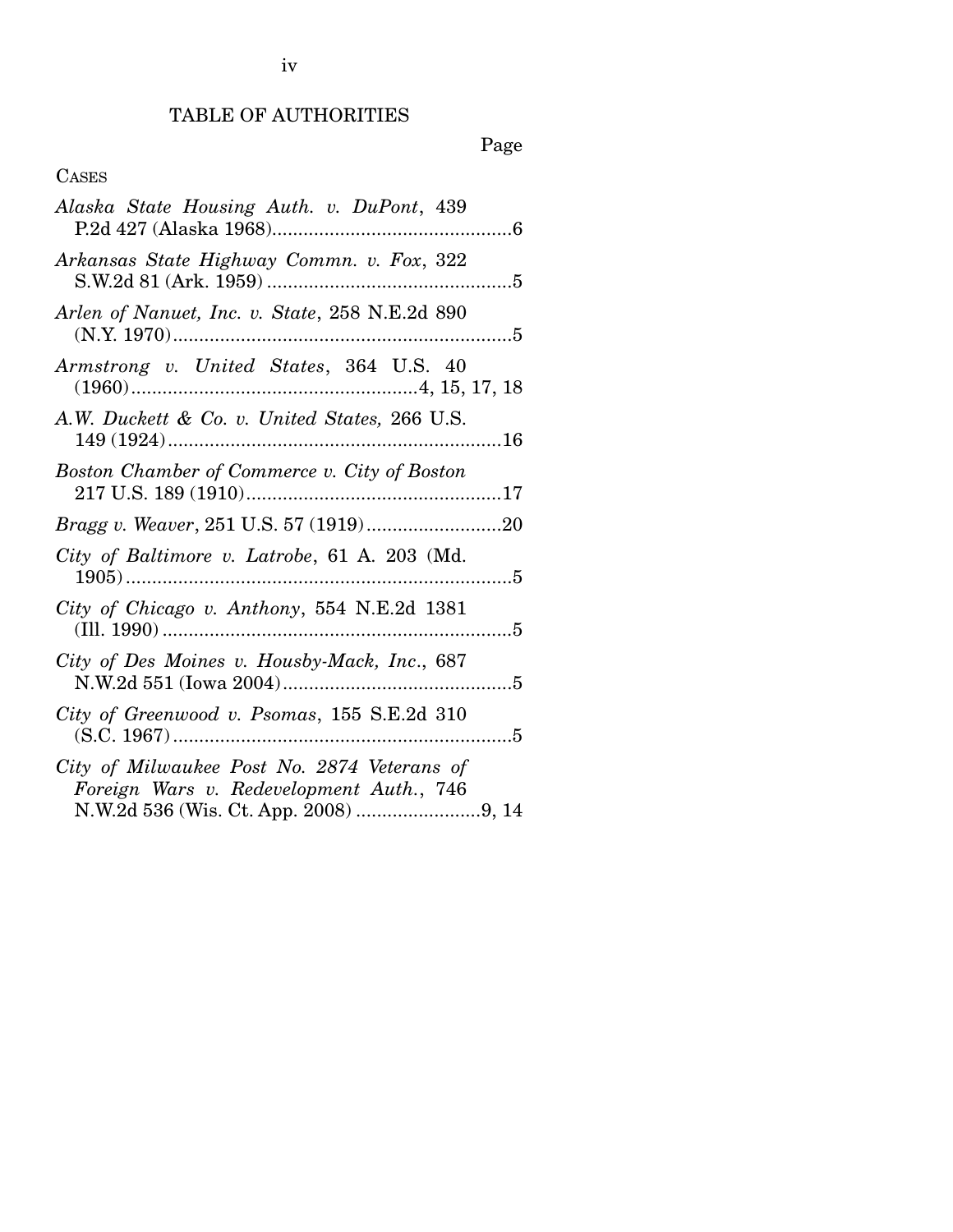|--|

| City of Milwaukee Post No. 2874 Veterans of<br>Foreign Wars v. Redevelopment Auth., 768      |
|----------------------------------------------------------------------------------------------|
| City & County of Honolulu v. Market Place,                                                   |
| Commonwealth v. Sherrod, 367 S.W.2d 844 (Ky.                                                 |
| Cornell-Andrews Smelting Co. v. Boston &<br>Providence R.R. Corp., 95 N.E. 887 (Mass.        |
| County of Hennepin v. Holt, 207 N.W.2d 723                                                   |
| County of Wayne v. Hathcock, 684 N.W.2d 765                                                  |
| First English Evangelical Lutheran Church v.<br>County of Los Angeles, 482 U.S. 304 (1987)14 |
| Gallatin Hous. Auth. v. Chambers, 362 S.W.2d                                                 |
| Garella v. Redevelopment Auth., 196 A.2d 344                                                 |
| Greene v. McElroy, 360 U.S. 474 (1959)19, 20                                                 |
| Gwathmey v. United States, 215 F.2d 148 (5th                                                 |
| Harco Drug, Inc. v. Notsla, Inc., 382 So. 2d 1                                               |
| Hughes v. City of Cincinnati, 195 N.E.2d 552                                                 |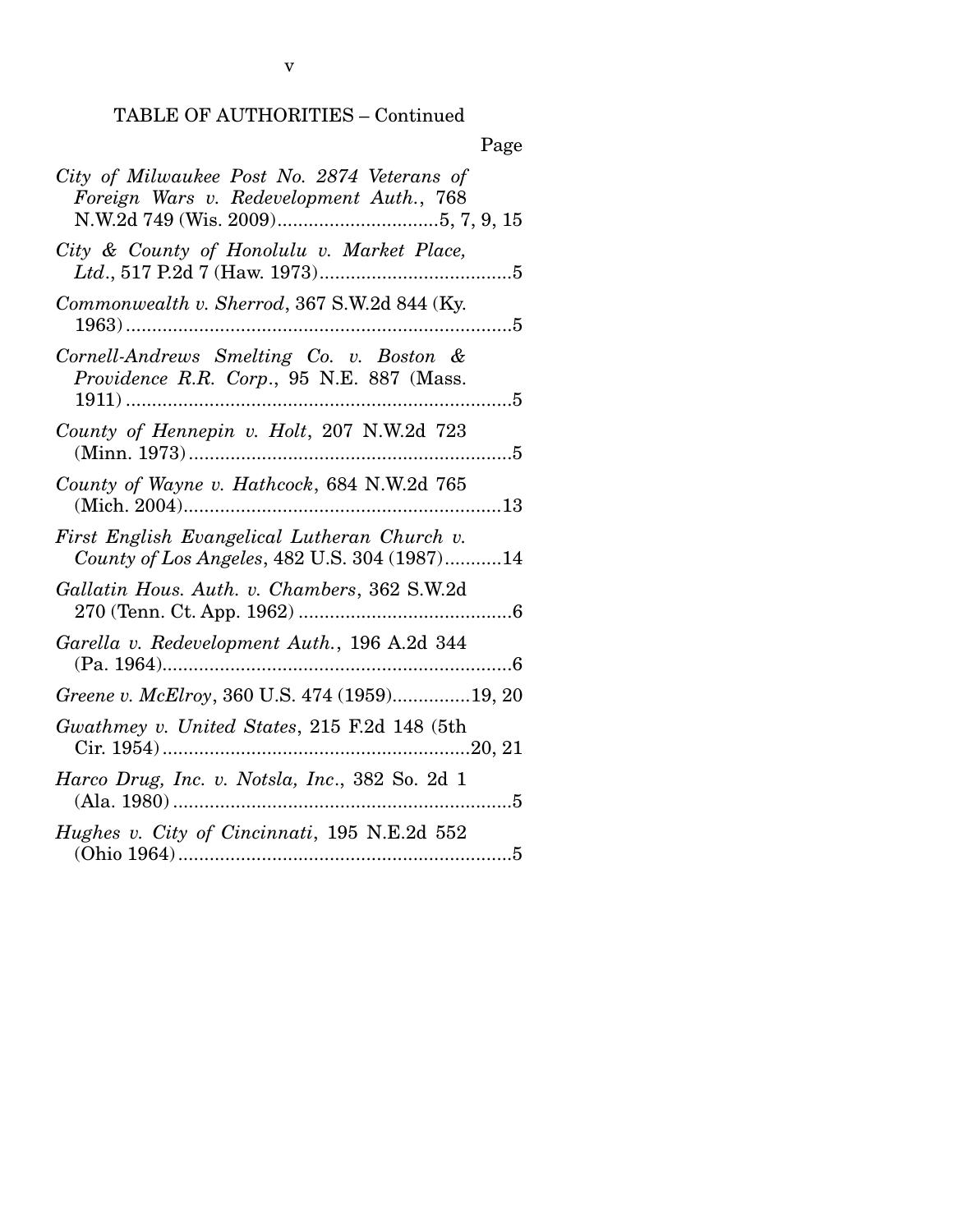| Page                                                                                       |
|--------------------------------------------------------------------------------------------|
| Jenkins v. McKeithen, 395 U.S. 411 (1969) 19                                               |
| Kelo v. City of New London, 545 U.S. 469                                                   |
| Kirby Forest Indus., Inc. v. United States, 467                                            |
| Lennep v. Mississippi State Highway Comm'n.,                                               |
| Lingle v. Chevron, Inc., 544 U.S. 528 (2005) 17                                            |
| Martin v. Hunter's Lessee, 14 U.S. (1 Wheat.)                                              |
| Monongahela Navigation Co. v. United States,                                               |
| Most Worshipful Grand Lodge of Free &<br>Accepted Masons v. Norred, 603 So. 2d 996         |
| Moore v. Kan. Tpk. Auth., 317 P.2d 384 (Kan.                                               |
| Nat'l Adver. Co. v. State, 611 So. 2d 566 (Fla.                                            |
| Nebraska v. United States, 164 F.2d 866 (8th                                               |
| N.J. Sports & Exposition Auth. v. Borough of<br>East Rutherford, 348 A.2d 825 (N.J. Super. |
| Olson v. United States, 292 U.S. 246 (1934)16                                              |
| Palozzolo v. Rhode Island, 533 U.S. 606 (2001) 18                                          |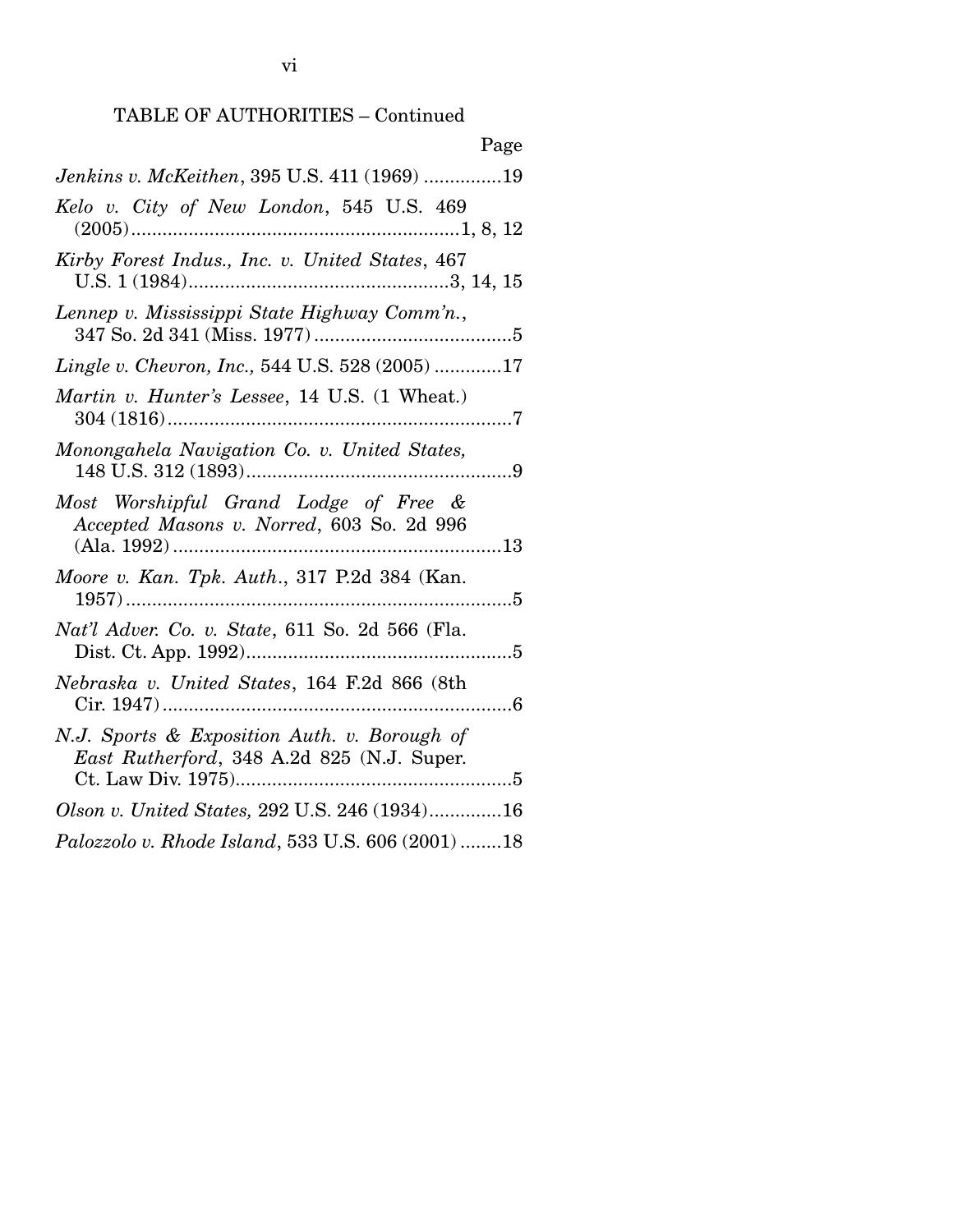# Page

| People ex rel. Dep't of Pub. Works v. Lynbar,<br>Inc., 62 Cal. Rptr. 320 (Cal. Ct. App. 1967)6 |
|------------------------------------------------------------------------------------------------|
| Poletown Neighborhood Council v. City of<br>Detroit, 304 N.W.2d 455 (Mich. 1981) 12, 13        |
| State v. Brown, 531 P.2d 1294 (Utah 1975)5                                                     |
|                                                                                                |
| State v. Cooper, 162 S.E.2d 281 (W.Va. 1968)5                                                  |
|                                                                                                |
| State v. D&J Realty Co., 229 So. 2d 344 (La.                                                   |
| State v. Hy-Grade Auto Court, 546 P.2d 1050                                                    |
|                                                                                                |
| State v. Montgomery Circuit Court, 157 N.E.2d                                                  |
| State v. Platte Valley Pub. Power & Irrigation                                                 |
| State v. Spencer, 583 P.2d 1201 (Wash. 1978) 6                                                 |
| State v. Ware, 86 S.W.3d 817 (Tex. App. 2002)6                                                 |
| State ex rel. McCaskill v. Hall, 28 S.W.2d 80                                                  |
| State Highway Comm'r v. Woodman, 115                                                           |
| United States v. 6.45 Acres, 409 F.3d 139 (3d                                                  |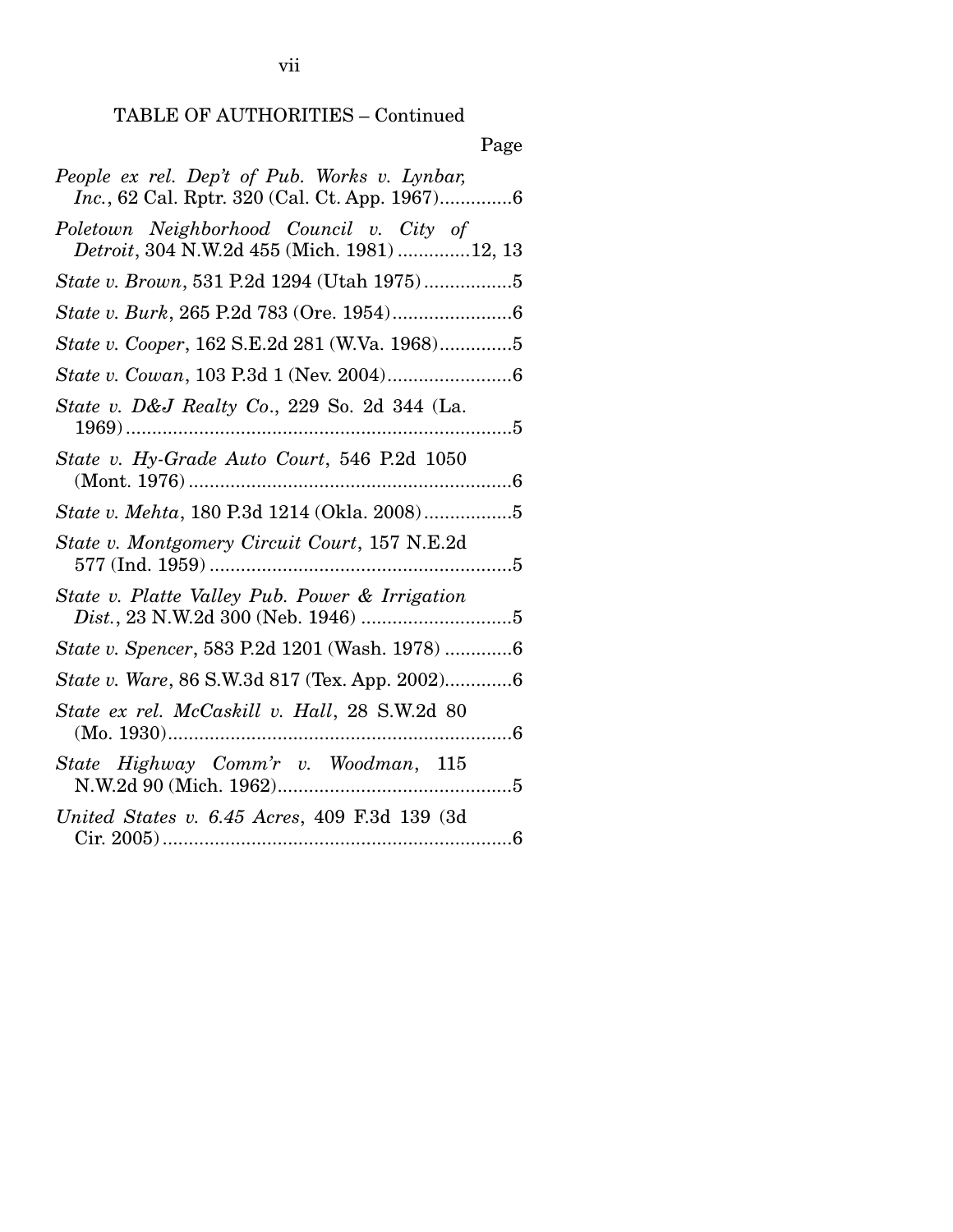viii

# TABLE OF AUTHORITIES – Continued

| Page                                                                |
|---------------------------------------------------------------------|
| United States v. 50 Acres of Land, 469 U.S. 24                      |
| United States v. 480.00 Acres of Land, 557 F.3d                     |
| United States v. 499.472 Acres, 701 F.2d 545                        |
| United States v. 564.54 Acres of Land, 441 U.S.                     |
| United States v. City of New York, 165 F.2d 526<br>$(2d$ Cir. 1948) |
| United States v. Commodities Trading Corp.,                         |
| United States v. Corbin, 423 F.2d 821 (10th Cir.                    |
| United States v. Gen. Motors Corp., 323 U.S.                        |
| United States v. Miller, 317 U.S. 369 (1943)16                      |
| United States v. Petty Motor Co., 327 U.S. 372                      |
| United States v. Seagren, 50 F.2d 333 (D.C.                         |
| West Brandt Found., Inc. v. Carper, 652 P.2d                        |
|                                                                     |

RULES

|--|--|--|--|--|--|--|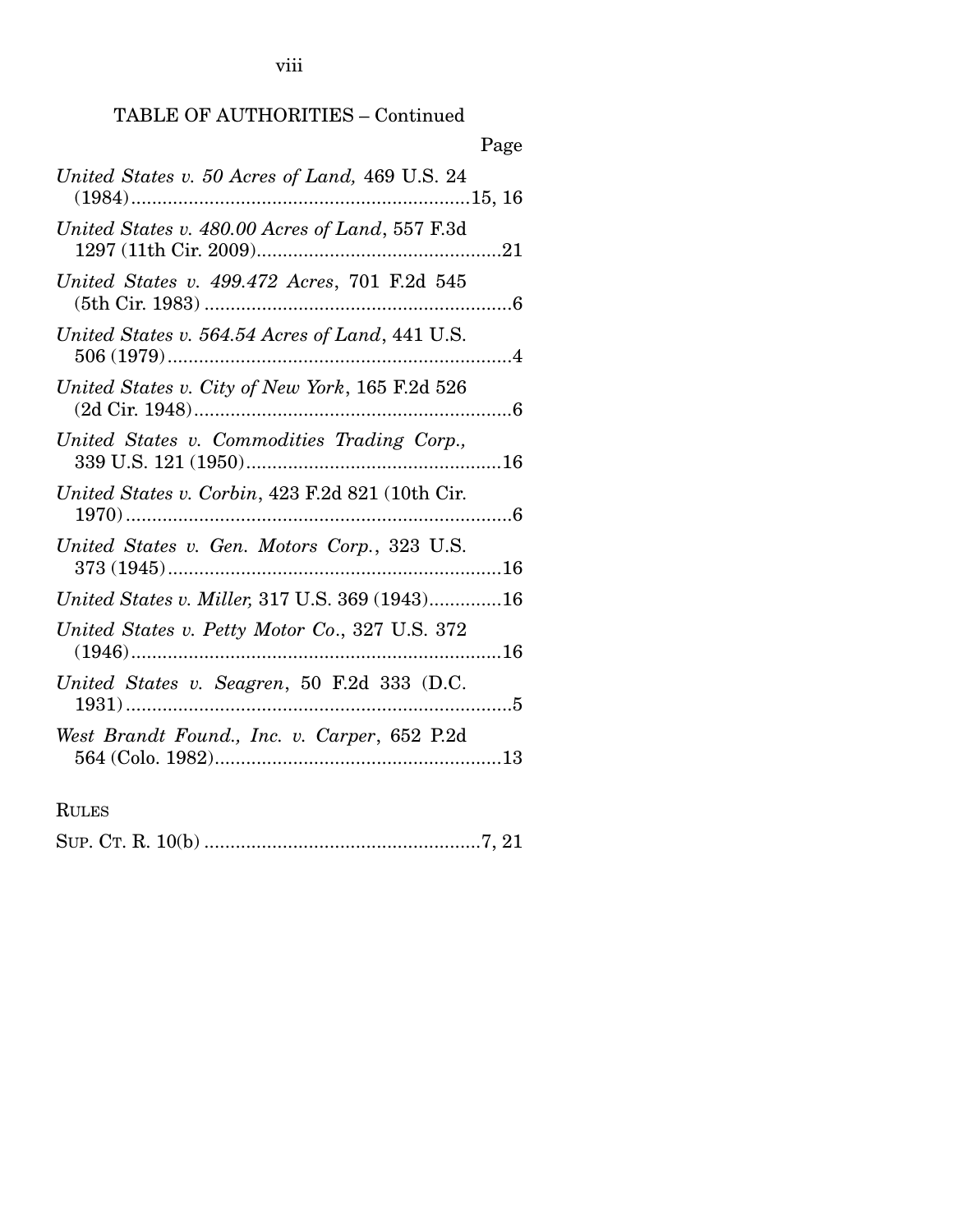Page

## OTHER PUBLICATIONS

| OU Trustees Approve Controversial \$1 Lease<br>For Retirement Community Site, Athens News<br>(Athens, Ohio), June 27, 2004, available at<br>http://www.athensnews.com/news/local-news/<br>14586-ou_trustees_approve_controversial_1_ |  |
|--------------------------------------------------------------------------------------------------------------------------------------------------------------------------------------------------------------------------------------|--|
| Brief for Becket Fund for Religious Liberty as<br>Amicus Curiae in support of Petitioners, (No.                                                                                                                                      |  |
| James W. Ely, Jr., "Poor Relation" Once More:<br>The Supreme Court and the Vanishing Rights<br>of Property Owners, CATO SUP. CT. REV. 39<br>$(2005)$                                                                                 |  |
| Maria Galo, Condo Plan Threatens Cosme-<br>tology School Lease, CHI. TRIBUNE, July 7,                                                                                                                                                |  |
| Peter Goonan, Social Center Signs \$1 Lease,<br>THE REPUBLICAN (Springfield, Mass.), Feb. 23,<br>2010, available at http://www.masslive.com/<br>springfield/republican/index.ssf?/base/news-27/                                      |  |
| Alex Hummel, Vet Museum Start Pushed Back,<br>OSHKOSH NORTHWESTERN (Oshkosh, Wis.), Aug.                                                                                                                                             |  |
| Kimbriel Kelly, Native American Art Gallery<br>Proposed, CHI. DAILY HERALD, Sept. 15, 200410                                                                                                                                         |  |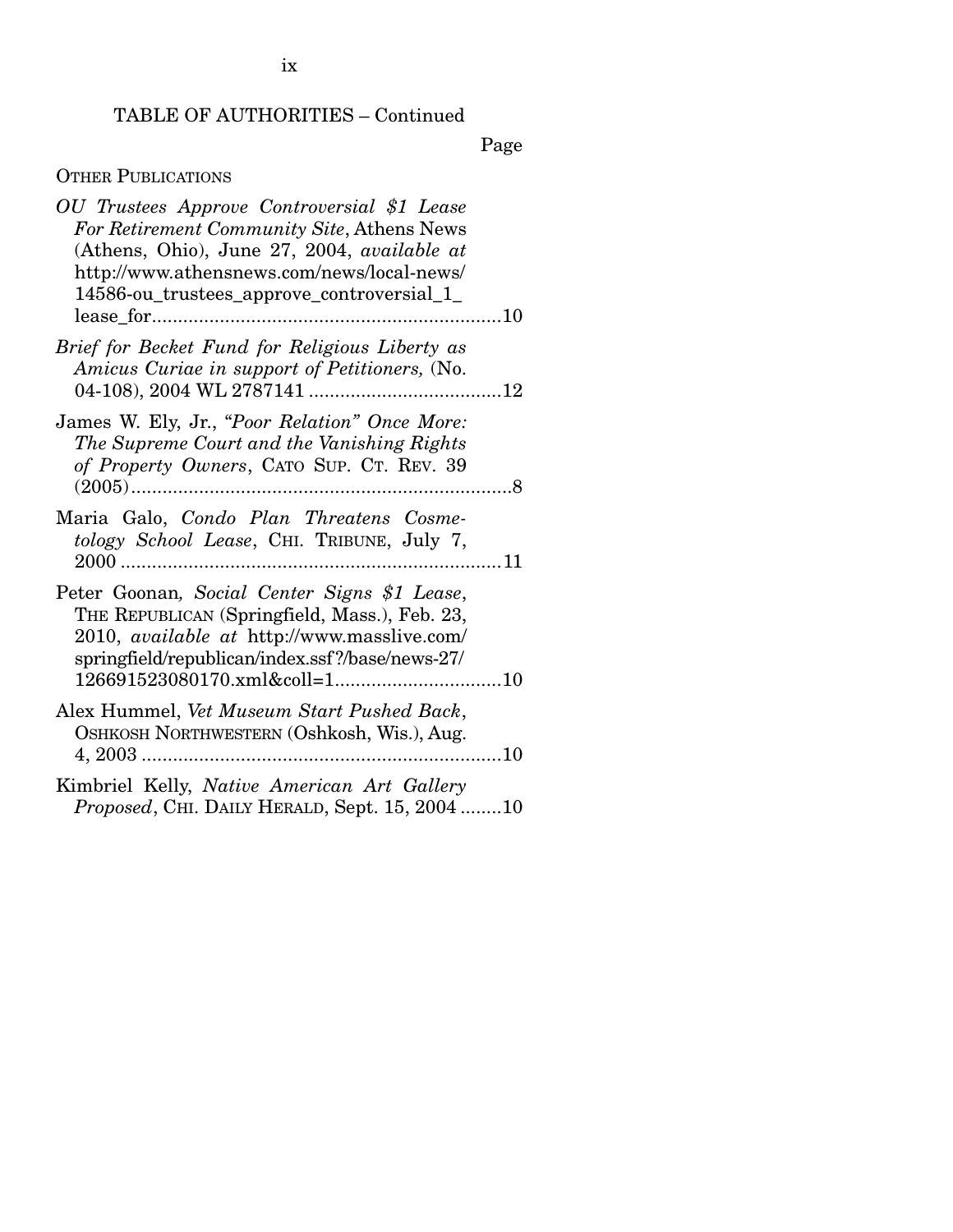| Dan Monk, Another Eminent Domain Fight<br>Gets Ugly, Bus. COURIER (Cincinnati, Ohio),                                                                                                                                          |
|--------------------------------------------------------------------------------------------------------------------------------------------------------------------------------------------------------------------------------|
| Kieran Nicholson, Carrying On After Life<br>Carried Off A Resettled Katrina Evacuee<br>Faces Losing Her New Home While Fighting<br>For An Insurance Claim. Still, She's Grateful<br>For Each Day, DENVER POST, Aug. 29, 200711 |
| Dan O'Kane, Caddie Improves Kuehne's Game,                                                                                                                                                                                     |
| Wendell E. Pritchett, The "Public Menace" of<br>Blight: Urban Renewal and the Private Uses<br>of Eminent Domain, 21 YALE L. & POLICY                                                                                           |
| Larry Rohter, Avant Garde Film Group Gets<br><i>New Home, Cheap, N.Y. TIMES, May 27, 2009 10</i>                                                                                                                               |
| Ilya Somin, Controlling the Grasping Hand:<br>Economic Development Takings after Kelo, 15                                                                                                                                      |
| Ilya Somin, Overcoming Poletown: County of<br>Wayne v. Hathcock, Economic Development<br>Takings, and the Future of Public Use, 2004                                                                                           |
| John Warren, City May Be Building Dredge<br>Site Where Shopping Center Sits, VIRGINIAN-                                                                                                                                        |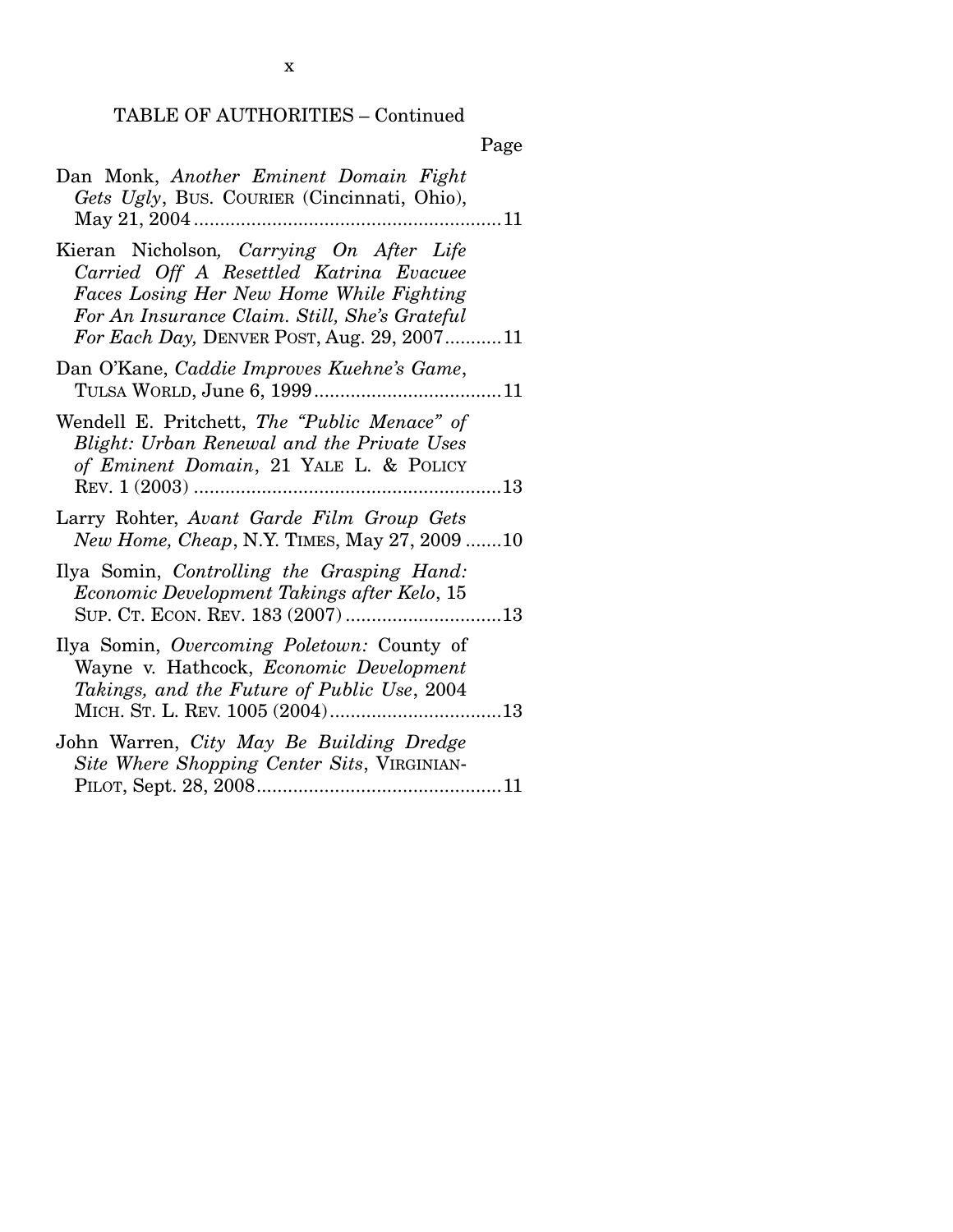#### **INTEREST OF THE** *AMICUS CURIAE*<sup>1</sup>

The Institute for Justice (IJ) is a non-profit, public interest law center committed to defending the essential foundations of a free society and securing the constitutional protections necessary to ensure individual liberty. A central pillar of IJ's mission is to protect property rights, both because an individual's control over his own property is a tenet of personal liberty and because property rights are inextricably linked to all other civil rights.

 IJ is the nation's leading legal advocate against the abuse of eminent domain. IJ represented the property owners in *Kelo v. City of New London*, 545 U.S. 469 (2005) and in many other federal and state eminent domain cases throughout the country. In its work representing and assisting condemnees, IJ has seen the profound effects of eminent domain on businesses and institutions that lease their premises. It has seen, too, the lack of uniformity in the treatment of condemnees and how that affects their continued survival. IJ therefore has an interest in the development of a consistent rule of law on what constitutes just compensation, so that courts can

<sup>&</sup>lt;sup>1</sup> This brief is filed pursuant to the written blanket consents on file with this Court. No counsel for a party authored this brief in whole or in part, nor did any person or entity, other than *Amicus* or its counsel, make a monetary contribution intended to fund the preparation or submission of this brief.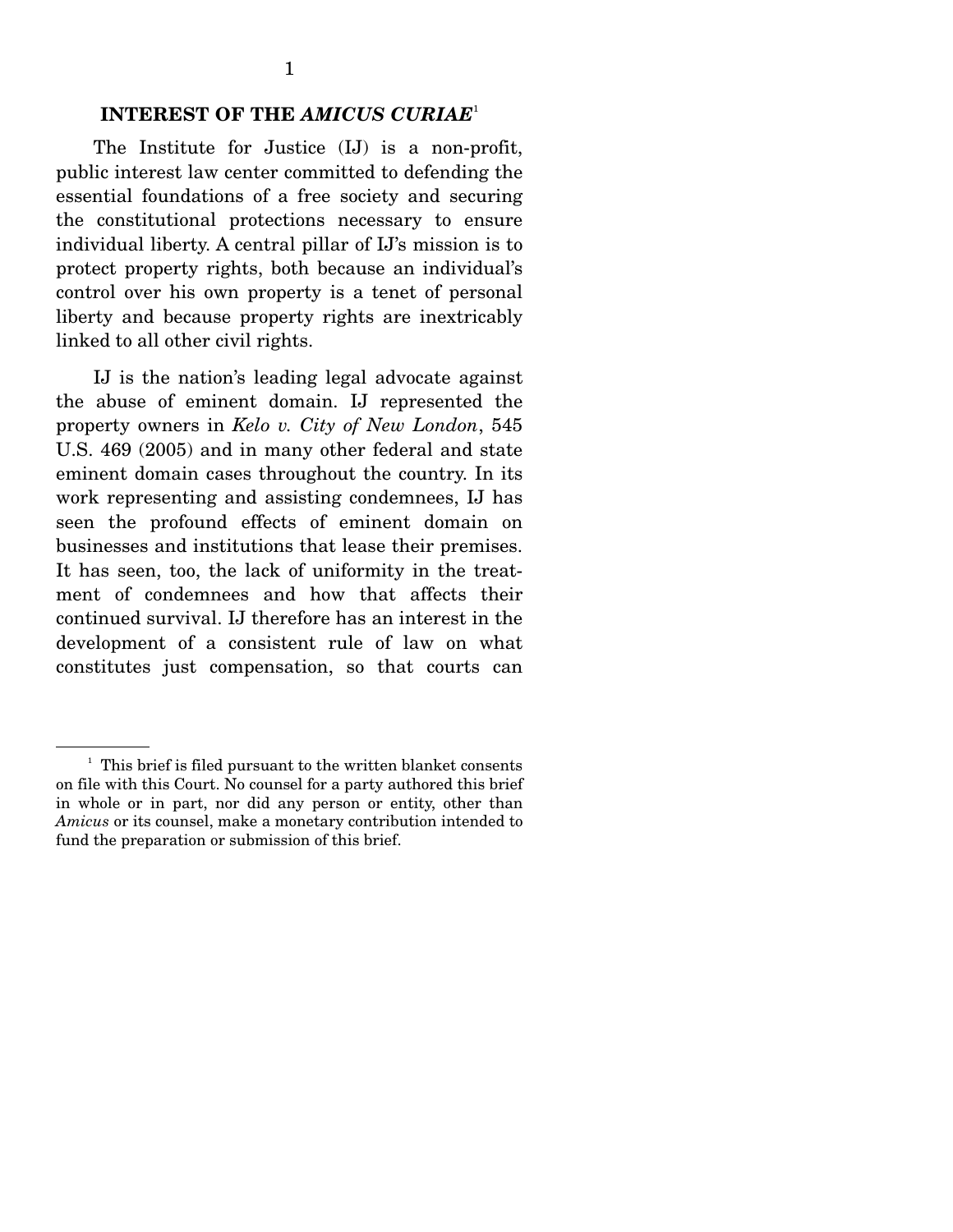protect people, businesses, and institutions that are forced to undergo eminent domain.

--------------------------------- ♦ ---------------------------------

#### **STATEMENT OF THE CASE**

The *Amicus Curiae* incorporates by reference the description of the facts outlined in the petition for writ of certiorari*.* Pet. for Cert. at 6-10.

--------------------------------- ♦ ---------------------------------

#### **REASONS FOR GRANTING THE PETITION**

This case presents an excellent opportunity for this Court to address an important unresolved issue of constitutional law, one that has caused a deep division among state supreme courts. The question is the status of the "undivided-fee" rule under the Just Compensation Clause of the Fifth Amendment. The rule, sometimes also referred to as the "unit rule," holds that when a property in which more than one owner has an interest is condemned, compensation will be awarded as if the land in question belonged to only one person.

 Some state supreme courts have applied this rule categorically, others reject it, and still others have accepted it only partially. Overall, some twenty-eight state supreme courts have ruled on the question, as have several federal circuit courts. Their approaches

2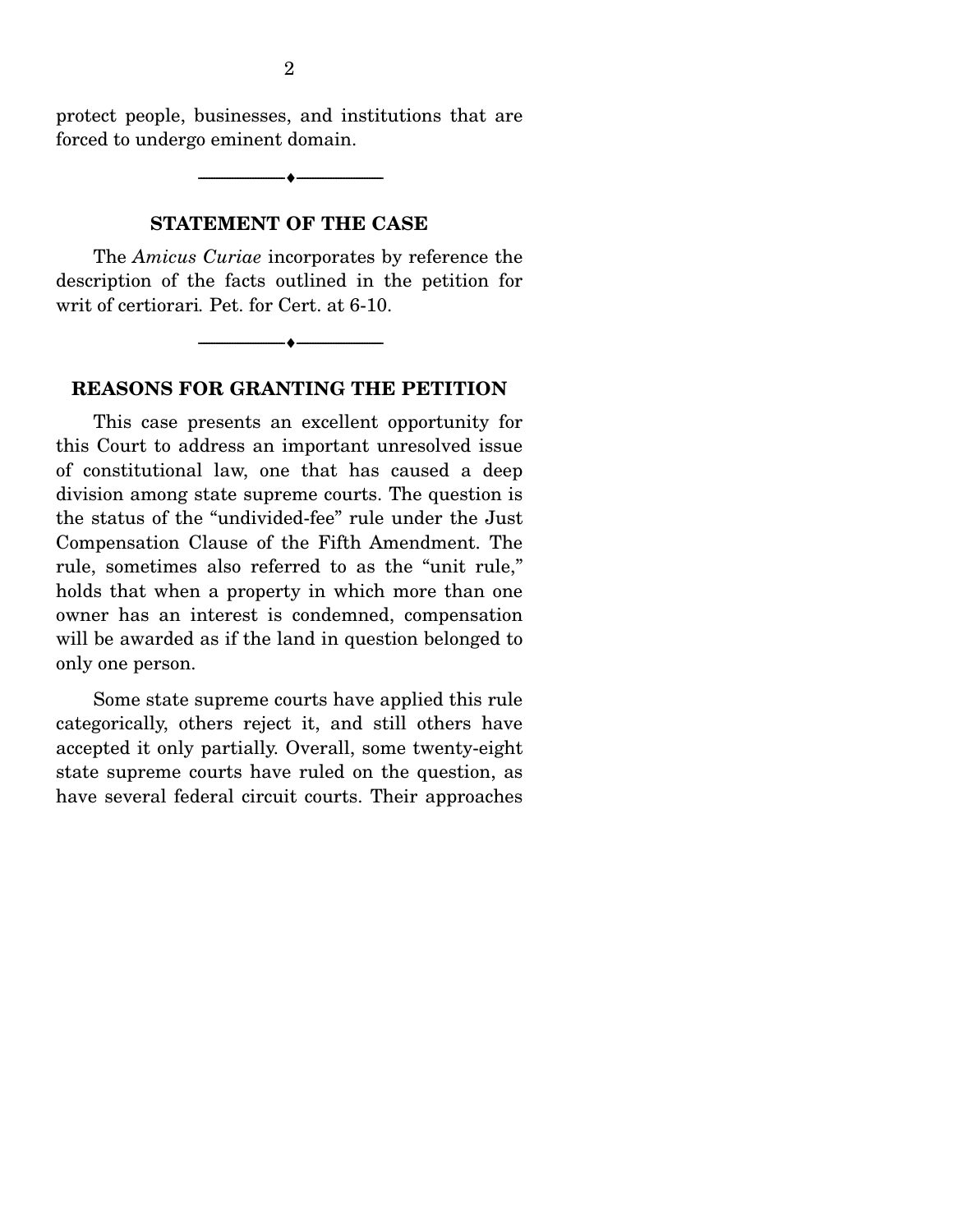vary greatly.<sup>2</sup> This split of authority has led to enormous confusion and regional variation over an important constitutional issue.

 The application of the undivided-fee rule in many states severely undermines the constitutional property rights of leaseholders that hold interests for which they pay below-market rent. Such arrangements are especially common among non-profit organizations and charities, including churches. Nonprofits often rent property for below-market rent when landowners are willing to allow them to do so out of charitable impulses. Relatively poor and politically weak non-profits are especially vulnerable, since such organizations are often targeted for condemnation by local governments seeking to increase tax revenue or satisfy the demands of politically influential interest groups that covet their land. Small businesses also often lease property at below-market rates, as do many poor individuals who obtain such arrangements with the aid of charities or government agencies.

 The use of the undivided-fee rule also often leads to the troubling result that owners of leasehold interests get little or no compensation for the loss of their property. It severely undermines the longstanding principle that " $[j]$ ust compensation' ... means in most cases the fair market value of the property on the date it is appropriated." *Kirby Forest* 

<sup>2</sup> See cases cited in Part I, *infra*.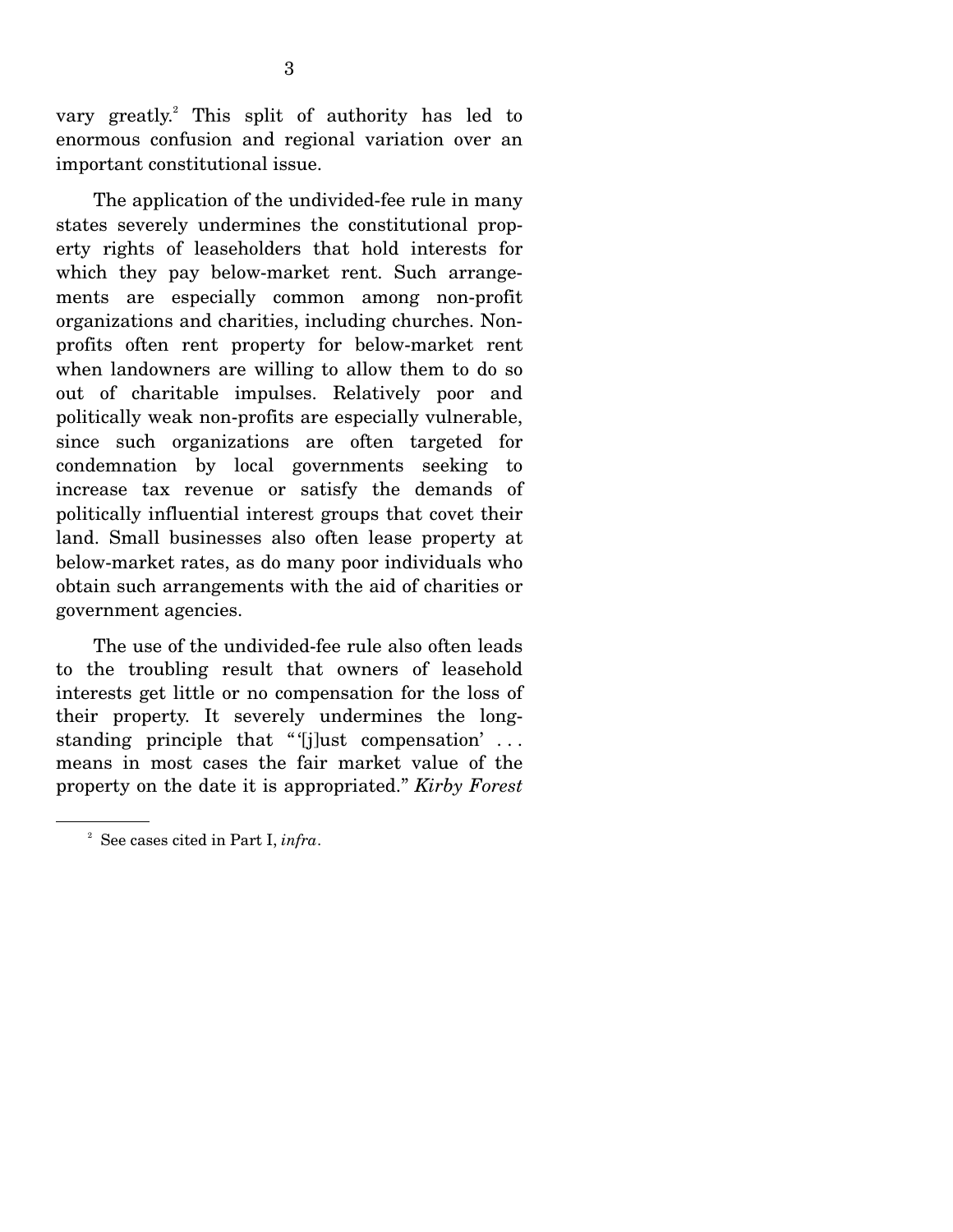*Indus. Inc. v. United States*, 467 U.S. 1, 10 (1984) (quoting *United States v. 564.54 Acres of Land*, 441 U.S. 506, 511-13 (1979)).

 The rule further runs counter to the principle that "[t]he Fifth Amendment's guarantee that private property shall not be taken for a public use without just compensation was designed to bar Government from forcing some people alone to bear public burdens which, in all fairness and justice, should be borne by the public as a whole." *Armstrong v. United States*, 364 U.S. 40, 49 (1960). When a property owner is denied compensation for the taking of his property because of the undivided-fee rule, he is unquestionably "alone . . . bear[ing] a public burden." *Id.* 

The Court should also grant a writ of certiorari on the Veterans of Foreign War's Due Process Clause claim. By holding that the VFW had no right to present evidence of the value of their condemned property, the Wisconsin Supreme Court went against Supreme Court precedent and created a split of authority with the United States Court of Appeals for the Fifth Circuit.

#### **ARGUMENT**

--------------------------------- ♦ ---------------------------------

#### **I. THERE IS A MAJOR SPLIT OF AUTHOR-ITY BETWEEN THE HIGHEST COURTS OF NUMEROUS STATES, AND SEVERAL FEDERAL COURTS OF APPEAL.**

State supreme courts and several federal circuit courts are deeply divided over the application of the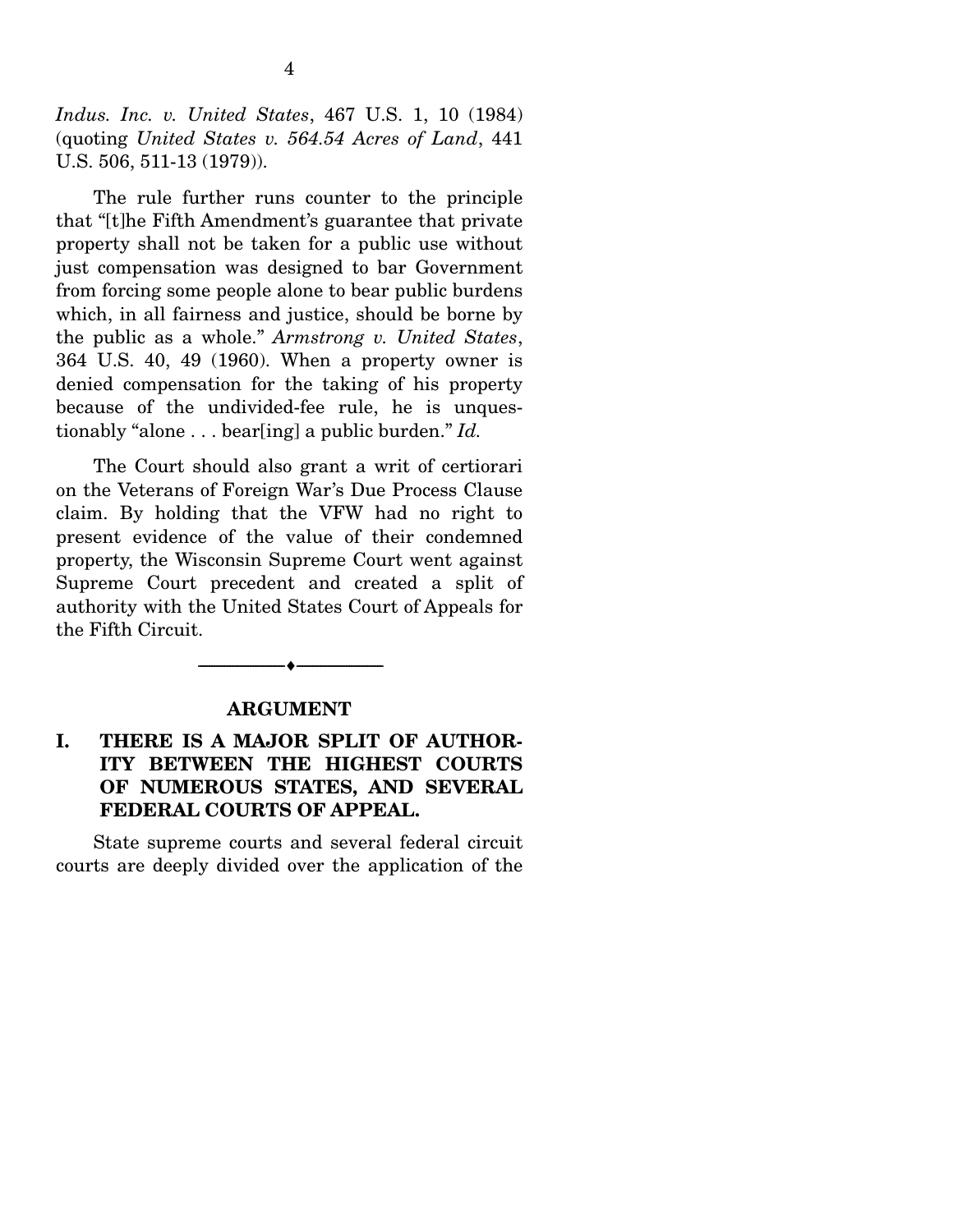undivided-fee rule in takings cases. Sixteen state supreme courts and lower courts in two other states apply the undivided-fee rule rigidly, as the Wisconsin Supreme Court did in the present case.<sup>3</sup> By contrast, six state supreme courts and the United States Court of Appeals for the District of Columbia Circuit, have held that it violates the Just Compensation Clause.<sup>4</sup>

<sup>3</sup> *Harco Drug, Inc. v. Notsla, Inc*., 382 So. 2d 1, 6 (Ala. 1980); *Nat'l Adver. Co. v. State*, 611 So. 2d 566, 569 (Fla. Dist. Ct. App. 1992); *City & County of Honolulu v. Market Place, Ltd*., 517 P.2d 7, 14 (Haw. 1973); *City of Chicago v. Anthony*, 554 N.E.2d 1381, 1384 (Ill. 1990); *State v. Montgomery Circuit Court*, 157 N.E.2d 577, 578 (Ind. 1959); *Moore v. Kan. Tpk. Auth*., 317 P.2d 384, 390 (Kan. 1957); *Commonwealth v. Sherrod*, 367 S.W.2d 844, 848 (Ky. 1963); *State v. D&J Realty Co*., 229 So. 2d 344, 347 (La. 1969); *Cornell-Andrews Smelting Co. v. Boston & Providence R.R. Corp*., 95 N.E. 887, 889 (Mass. 1911); *State Highway Comm'r v. Woodman*, 115 N.W.2d 90, 92-93 (Mich. 1962); *County of Hennepin v. Holt*, 207 N.W.2d 723, 727 (Minn. 1973); *Lennep v. Mississippi State Highway Comm'n.*, 347 So. 2d 341, 343 (Miss. 1977); *N.J. Sports & Exposition Auth. v. Borough of East Rutherford*, 348 A.2d 825, 829-30 (N.J. Super. Ct. Law Div. 1975); *Arlen of Nanuet, Inc. v. State*, 258 N.E.2d 890, 893 (N.Y. 1970); *Hughes v. City of Cincinnati*, 195 N.E.2d 552, 556 (Ohio 1964); *State v. Mehta*, 180 P.3d 1214, 1220 (Okla. 2008); *City of Greenwood v. Psomas*, 155 S.E.2d 310, 313 (S.C. 1967); *State v. Brown*, 531 P.2d 1294, 1295 (Utah 1975); *State v. Cooper*, 162 S.E.2d 281, 284-85 (W.Va. 1968); *City of Milwaukee Post No. 2874 Veterans of Foreign Wars v. Redevelopment Auth.*, 768 N.W.2d 749, 759 (Wis. 2009).

<sup>4</sup> *Arkansas State Highway Commn. v. Fox*, 322 S.W.2d 81, 82-83 (Ark. 1959); *United States v. Seagren*, 50 F.2d 333, 335 (D.C. Cir. 1931) (appeal from the Supreme Court of the District of Columbia); *City of Des Moines v. Housby-Mack, Inc*., 687 N.W.2d 551, 553 (Iowa 2004); *City of Baltimore v. Latrobe*, 61 A. 203, 206 (Md. 1905); *State v. Platte Valley Pub. Power &*  (Continued on following page)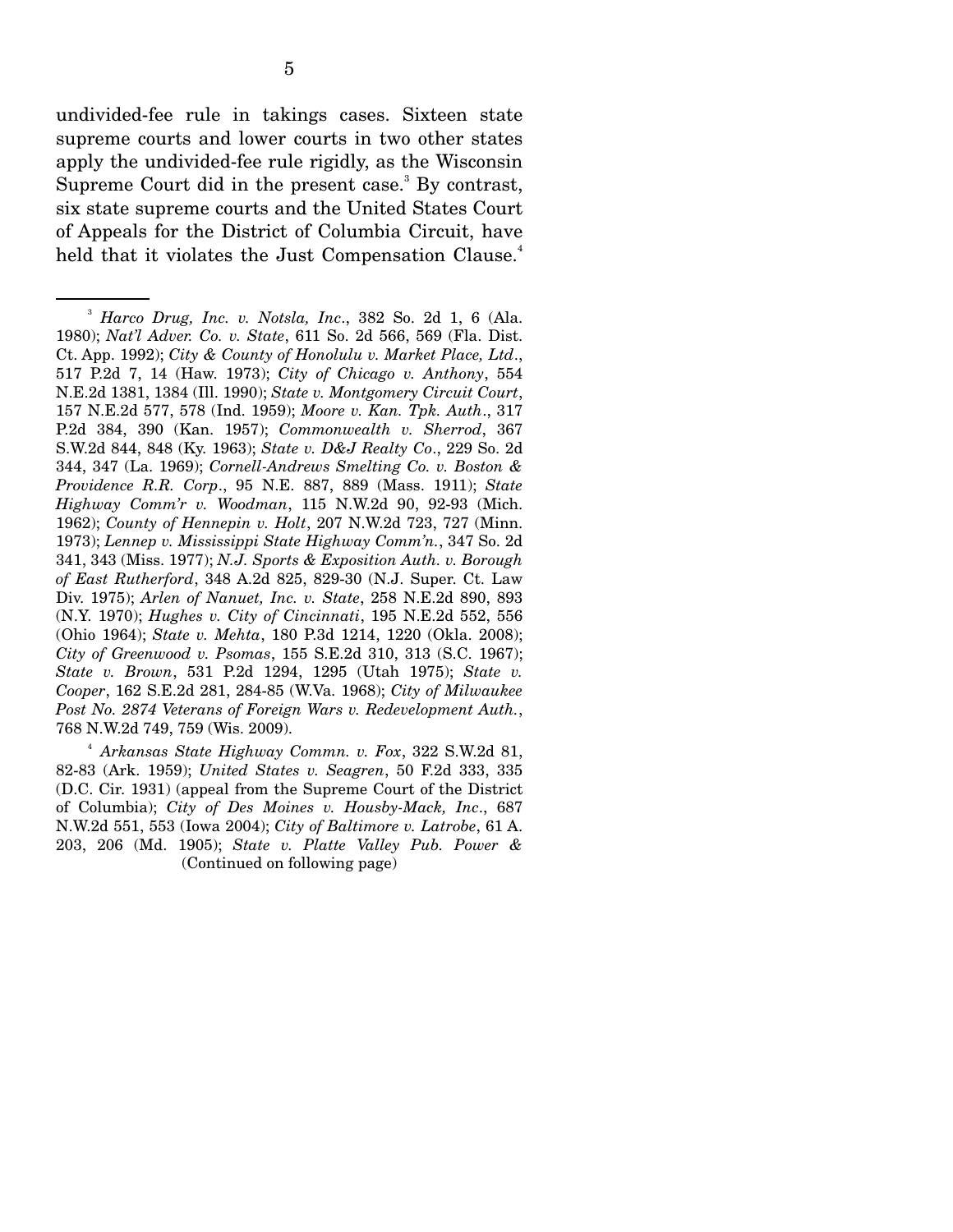Finally, courts in several states (including six state supreme courts), $5$  as well as five federal circuit courts,<sup>6</sup> use the undivided-fee rule as a rule of convenience but depart from it when it would lead to inadequate compensation.

 In deciding whether to grant the writ of certiorari, this Court gives preference to cases where "a state court of last resort has decided an important federal question in a way that conflicts with the decision of another state court of last resort or of a

<sup>6</sup> *United States v. 6.45 Acres*, 409 F.3d 139, 147-48 (3d Cir. 2005) (holding that the rule is not "to be applied rigidly"); *United States v. 499.472 Acres*, 701 F.2d 545, 549 (5th Cir. 1983) (holding that "where required by the special circumstances of the case" unit rule need not be used); *United States v. Corbin*, 423 F.2d 821, 828 (10th Cir. 1970) (finding that "the aggregation of the values of the separate components seems to be the most logical manner of stating the ultimate award"); *United States v. City of New York*, 165 F.2d 526, 528 (2d Cir. 1948) (L. Hand, J.) (noting that the unit rule is not authoritative); *Nebraska v. United States*, 164 F.2d 866, 868-69 (8th Cir. 1947) (holding that the "rule is not . . . autocratically absolute").

*Irrigation Dist.*, 23 N.W.2d 300, 311-12 (Neb. 1946); *Garella v. Redevelopment Auth*., 196 A.2d 344, 348 (Pa. 1964).

<sup>5</sup> *Alaska State Housing Auth. v. DuPont*, 439 P.2d 427, 431 (Alaska 1968); *People ex rel. Dep't of Pub. Works v. Lynbar, Inc.*, 62 Cal. Rptr. 320, 327 (Cal. Ct. App. 1967); *State ex rel. McCaskill v. Hall*, 28 S.W.2d 80, 82 (Mo. 1930); *State v. Hy-Grade Auto Court*, 546 P.2d 1050, 1053-1054 (Mont. 1976); *State v. Cowan*, 103 P.3d 1, 4 (Nev. 2004); *State v. Burk*, 265 P.2d 783, 801 (Ore. 1954); *Gallatin Hous. Auth. v. Chambers*, 362 S.W.2d 270, 275-76 (Tenn. Ct. App. 1962); *State v. Ware*, 86 S.W.3d 817, 824 (Tex. App. 2002); *State v. Spencer*, 583 P.2d 1201, 1205 (Wash. 1978).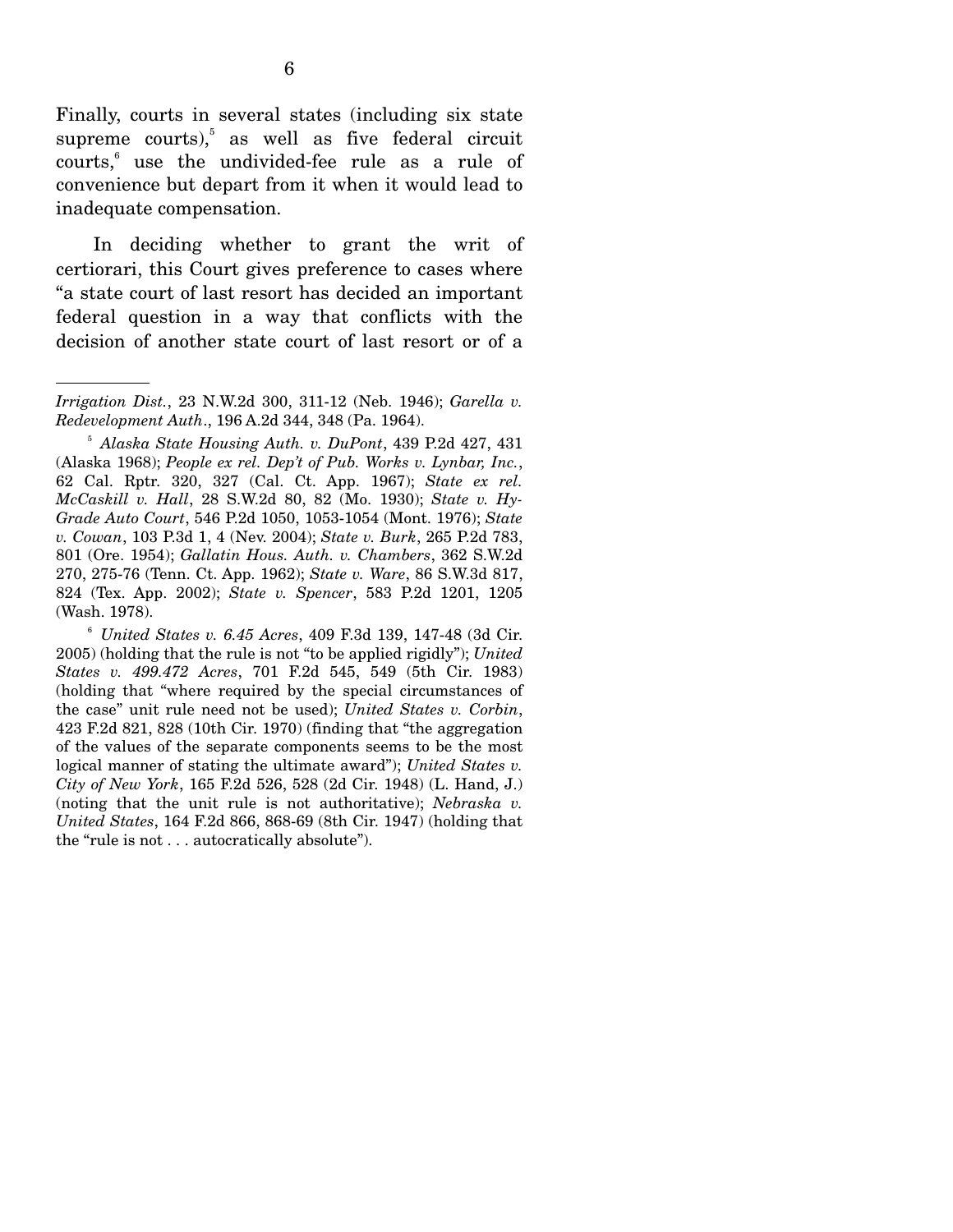United States court of appeals." SUP. CT. R. 10(b). It is difficult to imagine a more extensive and confusing split among lower courts over "an important federal question" than this one. Some twenty-eight state supreme courts and six federal circuit courts have ruled on the issue. They have come up with at least three distinct approaches.

 In the present case, the Wisconsin Supreme Court acknowledged that "[s]everal courts in other states have, as the VFW urges, departed from the unit rule when the aggregate value of partial interests in the condemned property exceeds the value of an undivided interest." *City of Milwaukee Post No. 2874 Veterans of Foreign Wars v. Redevelopment Auth.*, 768 N.W.2d 749, 760 (Wis. 2009). It cited some of the numerous divergent cases from other jurisdictions. *Id.* at 760-61.

 The discord in the states over this issue undermines the crucial function of the Constitution as a uniform national baseline of fundamental rights that all states must respect. As Justice Joseph Story explained, one of the most important reasons why this Court has ultimate jurisdiction over federal constitutional issues is "the importance, and even necessity of *uniformity* of decisions throughout the whole United States, upon all subjects within the purview of the constitution." *Martin v. Hunter's Lessee*, 14 U.S. (1 Wheat.) 304, 347-48 (1816) (Story, J.) (emphasis in original).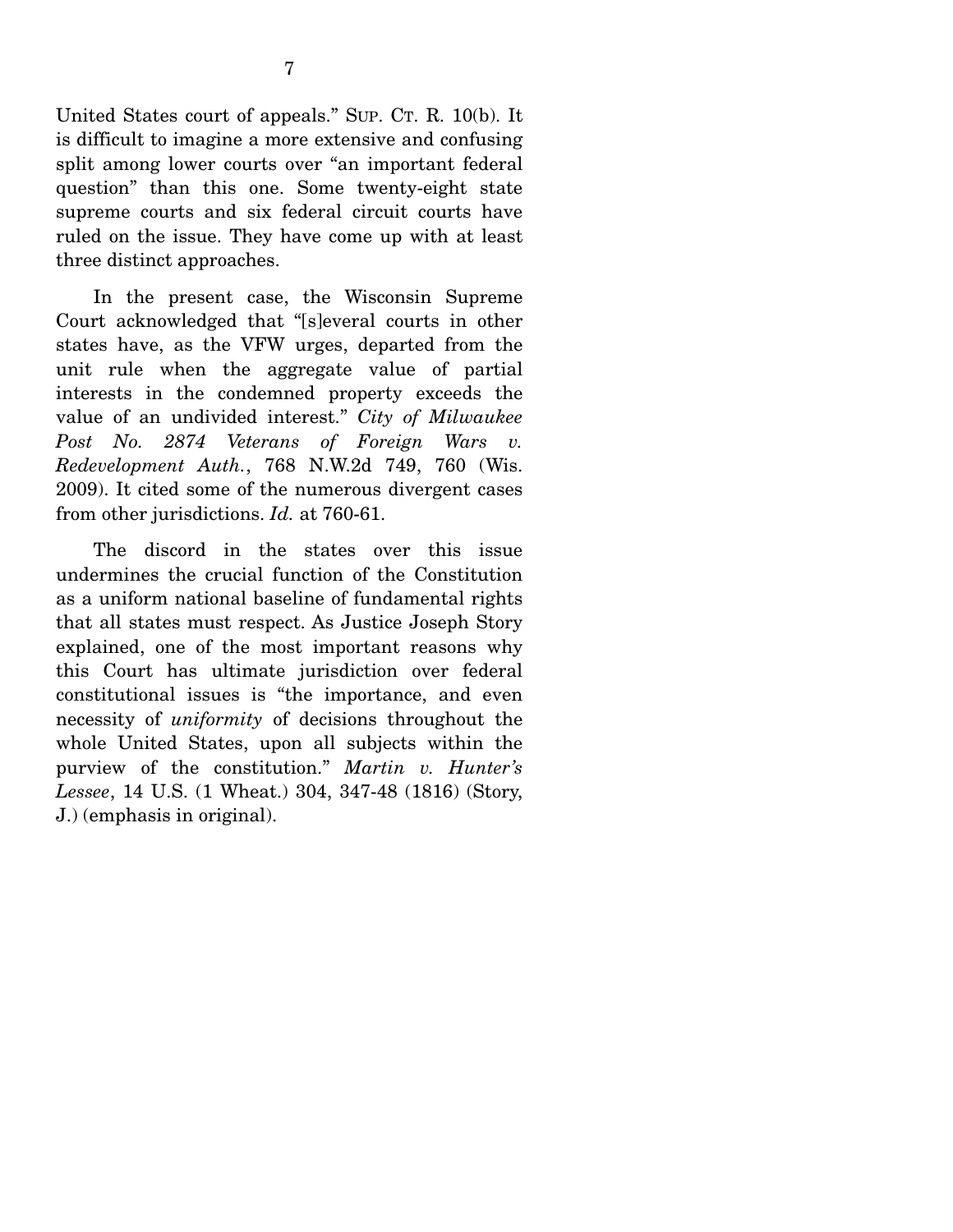Uniformity with respect to the Just Compensation Clause of the Fifth Amendment is particularly important because this Court has long emphasized the essential nature of this provision. It has refused to defer to state governments in setting compensation, even as it has given them more leeway on other issues related to the Takings Clause. *See, e.g.*, *Kelo v. City of New London*, 545 U.S. 469, 488-90 (2005) (refusing to "second guess" state determinations that a particular taking serves a "public purpose" sufficient to justify condemnation under the Public Use Clause). As Professor James W. Ely, Jr., a prominent historian of constitutional property rights points out, "[f ]ederal courts have long insisted that the determination of just compensation for a taking of property is a judicial, not a legislative, responsibility." James W. Ely, Jr., "*Poor Relation" Once More: The Supreme Court and the Vanishing Rights of Property Owners*, 2005 CATO SUP. CT. REV. 39, 63. Since at least the Nineteenth Century, this Court has emphasized the importance of uniformity in this area, and the minimal scope of deference due to state and federal legislative decisions regarding compensation:

It does not rest with the public, taking the property, through congress or the legislature, its representative, to say what compensation shall be paid, or even what shall be the rule of compensation. The constitution has declared that just compensation shall be paid, and the ascertainment of that is a judicial inquiry.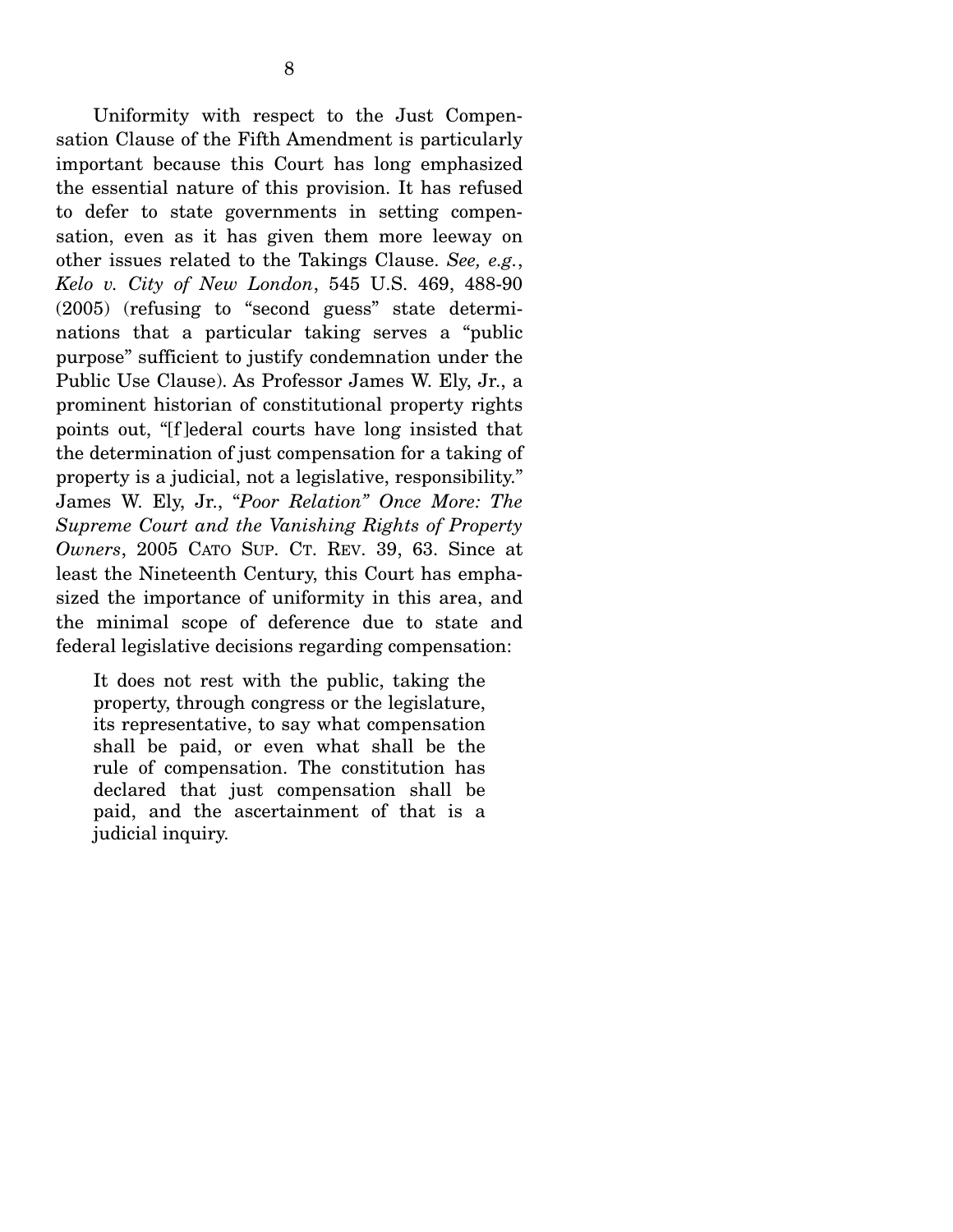*Monongahela Navigation Co. v. United States*, 148 U.S. 312, 327 (1893).

Just as legislatures cannot determine "what shall be the rule of compensation" under the Fifth Amendment, *id.*, state courts also cannot create wildly inconsistent rules of compensation under the Fifth Amendment. The Constitution cannot tolerate such profound divergence in the application of a crucial principle of the Bill of Rights.

 The present case is an excellent vehicle for resolving this ambiguity because the facts are extremely clear. "[I]t is undisputed that the leasehold interest [that the VFW lost to condemnation] is of great monetary value*.*" *City of Milwaukee Post No. 2874 Veterans of Foreign Wars v. Redevelopment Auth.*, 746 N.W.2d 536, 543 (Wis. Ct. App. 2008), *rev'd*, 768 N.W.2d 749 (Wis. 2009). And there is no doubt that compensation was denied because of the Wisconsin Supreme Court's application of the undivided-fee doctrine.

#### **II. THE RESOLUTION OF THIS ISSUE IS IMPORTANT TO NUMEROUS NON-PROFIT, SMALL BUSINESS, AND LOW-INCOME LEASEHOLDERS AROUND THE COUNTRY.**

The application of the undivided-fee rule to cases like this one imperils the interest of many leasehold owners around the country. Non-profit organizations,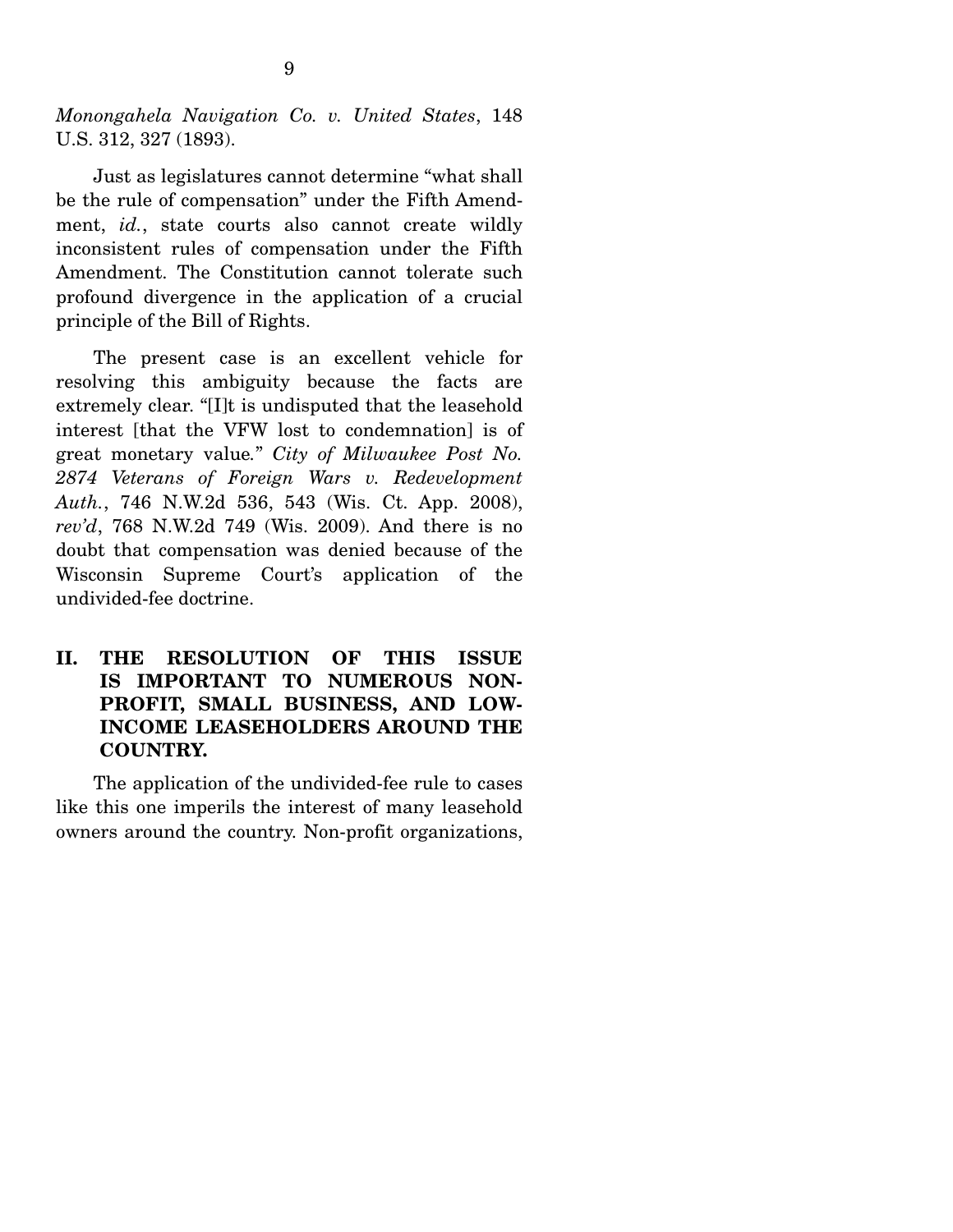small businesses, and other leaseholders lacking in political influence are particularly at risk.

 It is common for non-profit organizations such as churches, charities, and veterans groups (including the VFW) to rent property at rates below-market value; sometimes, they are able to rent for a merely nominal price, as occurred in the present case where the VFW paid only \$1 per year in rent for the lease in question. Landowners frequently donate belowmarket value leases to such organizations out of charitable impulses, or even allow them to rent land virtually for free.<sup>7</sup> The same is also true of low income

<sup>7</sup> *See, e.g.*, Peter Goonan, *Social Center Signs \$1 Lease*, THE REPUBLICAN (Springfield, Mass.), Feb. 23, 2010, *available at* http://www.masslive.com/springfield/republican/index.ssf ?/base/ news-27/126691523080170.xml&coll=1 (non-profit community organization gets \$1 per year annual rent for valuable property in Springfield, Massachusetts); Larry Rohter, *Avant Garde Film Group Gets New Home, Cheap*, N.Y. TIMES, May 27, 2009 (heavily discounted lease for non-profit Film-Makers' Cooperative in New York City); Kimbriel Kelly, *Native American Art Gallery Proposed*, CHI. DAILY HERALD, Sept. 15, 2004, at C5 (\$1 per year lease for non-profit art gallery); *OU Trustees Approve Controversial \$1 Lease For Retirement Community Site*, ATHENS NEWS (Athens, Ohio), June 27, 2004 (\$1 per year lease on an 80 acre property for non-profit retirement community), *available at* http://www.athensnews.com/news/local-news/14586 ou\_trustees\_

approve\_controversial\_1\_lease\_for; Alex Hummel, *Vet Museum Start Pushed Back*, OSHKOSH NORTHWESTERN (Oshkosh, Wis.), Aug. 4, 2003, at 1C (\$1 per year 99 year lease for non-profit veterans museum).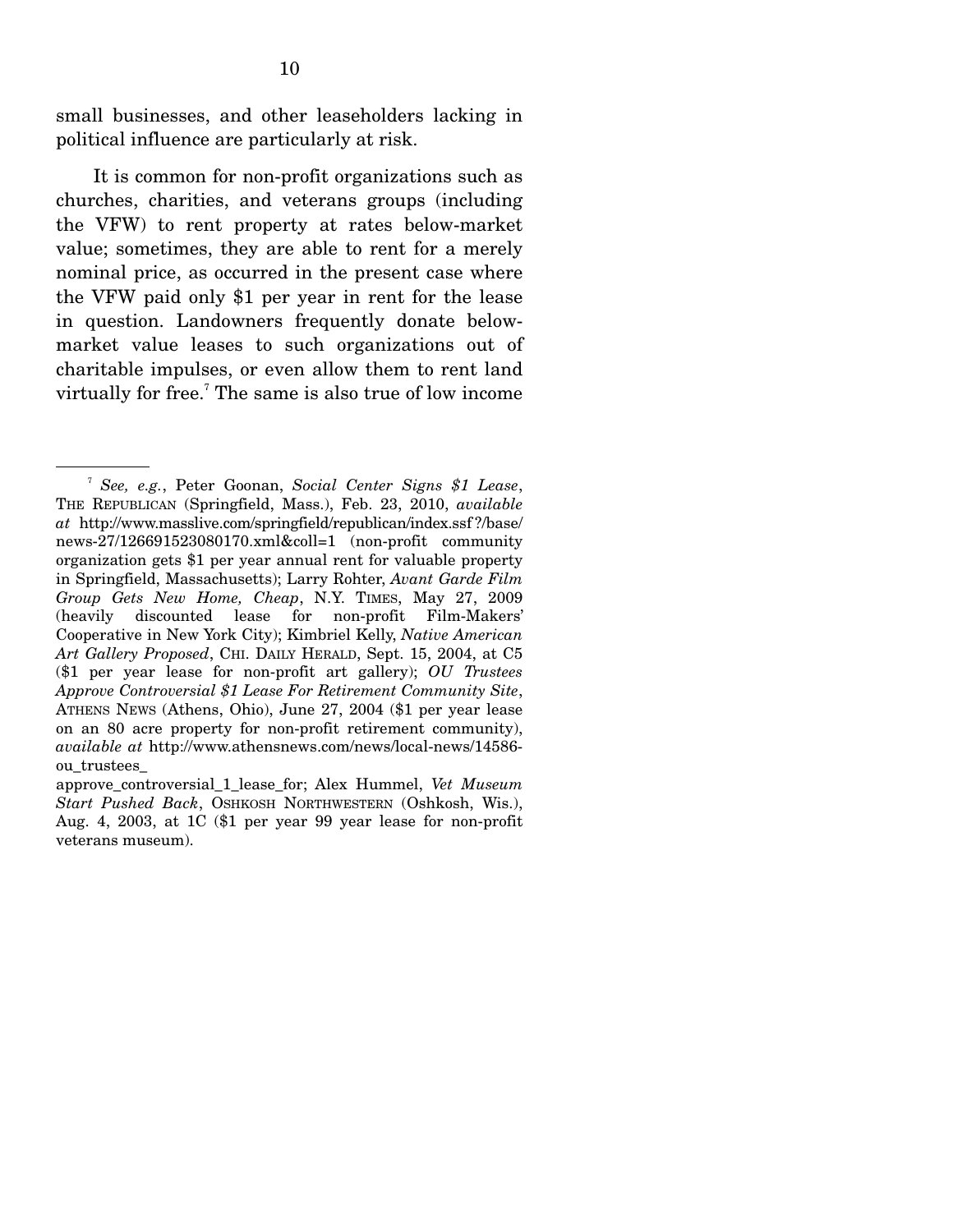renters who sometimes get below-market leases with the aid of charities or government agencies.<sup>8</sup>

 Small businesses also often secure below-market rents. *Amicus* Institute for Justice is aware of many situations where a small business operates under a favorable lease because the business spotted an upand-coming area before anyone else did, because the tenant has renewed a long-term lease, because the landlord and tenant have a business venture together, or simply because the landlord and tenant are friends. Any tenant with favorable below-market lease terms will suffer when the government exercises eminent domain and the tenant is unable to find another property to rent on comparable terms.<sup>9</sup>

<sup>8</sup> *See, e.g.*, Kieran Nicholson, *Carrying On After Life Carried Off A Resettled Katrina Evacuee Faces Losing Her New Home While Fighting For An Insurance Claim, Still, She's Grateful For Each Day*, DENVER POST, Aug. 29, 2007, at 1 (heavily discounted leases for Hurricane Katrina refugees).

<sup>9</sup> *See, e.g.*, John Warren, *City May Be Building Dredge Site Where Shopping Center Sits*, VIRGINIAN-PILOT, Sept. 28, 2008 (tenants acquired long-term leases for retail stores before area became more popular); Dan O'Kane, *Caddie Improves Kuehne's Game*, TULSA WORLD, June 6, 1999 (golf driving-range had below-market lease from family friend); Maria Galo, *Condo Plan Threatens Cosmetology School Lease*, CHI. TRIBUNE, July 7, 2000 (school had long term lease at below-market rates); Dan Monk, *Another Eminent Domain Fight Gets Ugly*, BUS. COURIER (Cincinnati, Ohio), May 21, 2004 (new lease for chili restaurant would be three times rent from family member at current location).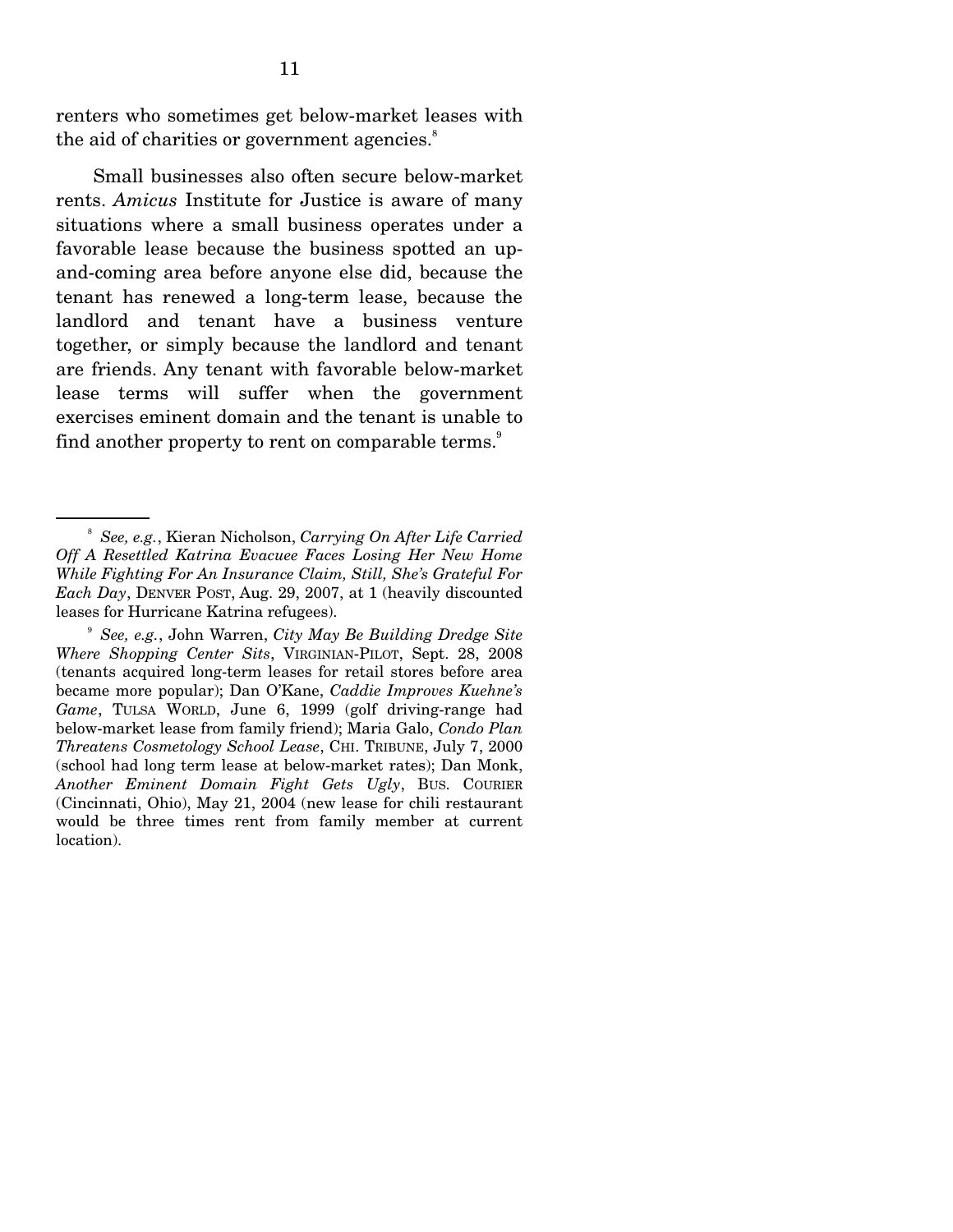In such situations, it can easily happen that the non-profit lessee's interest is worth more than the fair market value of the property in question as an undivided unit. The property taken as a whole may have relatively little value because of encumbrances, regulatory violations, or other factors that do not materially diminish the value of the non-profit's leasehold.

 Non-profit institutions are particularly likely targets for the sorts of "economic development" takings that this Court ruled to be constitutional in *Kelo v. City of New London*, 545 U.S. 469 (2005). Because non-profits generally do not pay taxes on their property and often produce little in the way of economic development, they make tempting targets for local governments hoping to increase tax revenue or to boost the regional economy. *See Br. for Becket Fund for Religious Liberty as Amicus Curiae Supporting Pet'rs*, *Kelo v. City of New London*, 545 U.S. 469 (2005), (No. 04-108), 2004 WL 2787141, at \*8-11 & n.20 (explaining the special vulnerability of religious non-profits and listing numerous examples where they have been targeted by economicdevelopment takings). For example, numerous churches and other non-profit institutions were condemned in the notorious 1981 *Poletown* case in Detroit, where an entire neighborhood was taken in order to clear the way for a new General Motors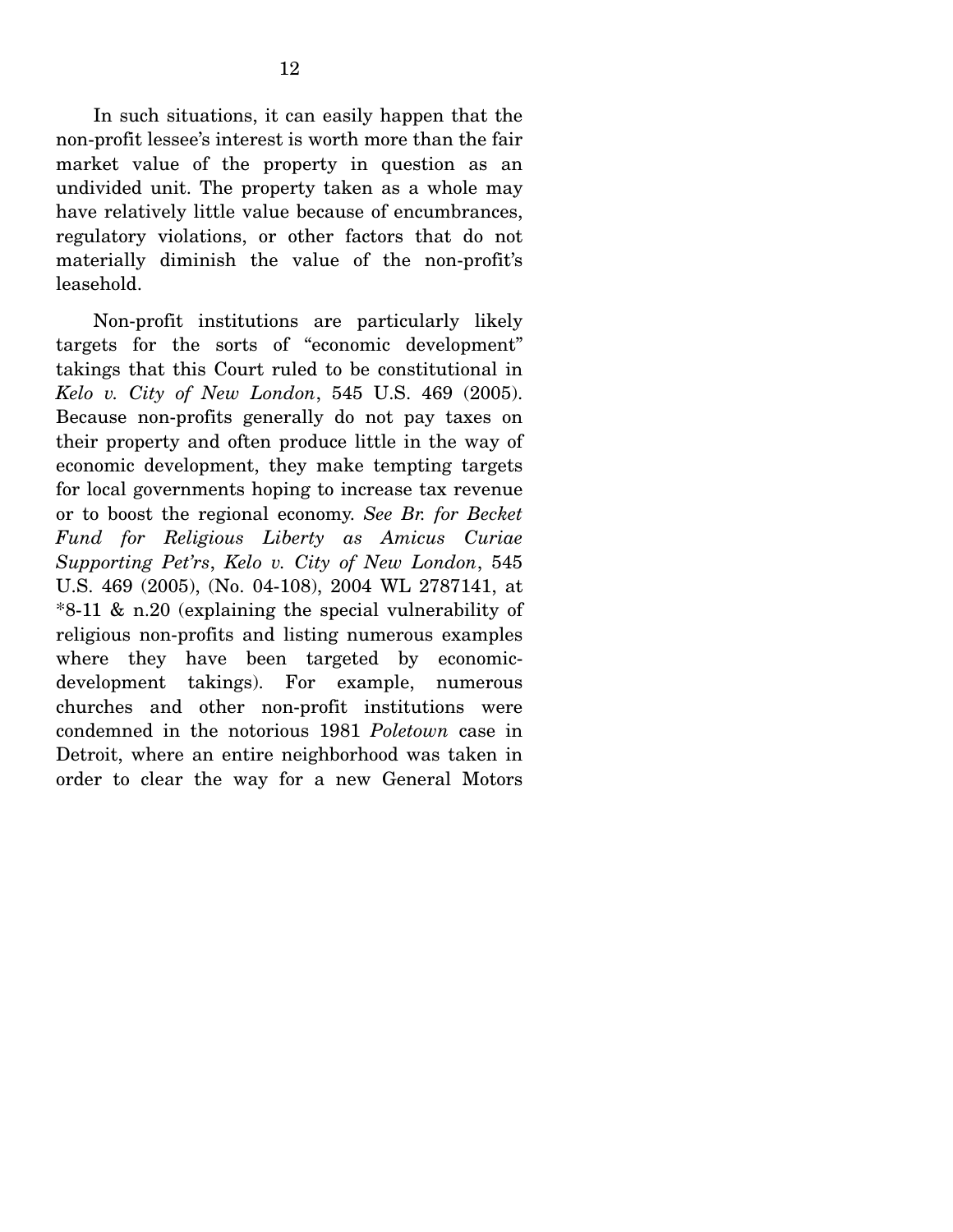factory.10 Ilya Somin, *Overcoming Poletown:* County of Wayne v. Hathcock, *Economic Development Takings, and the Future of Public Use*, 2004 MICH. ST. L. REV. 1005, 1017-18 (2004). Property owned or rented by poor and politically weak individuals is also often targeted for condemnation for transfer to politically influential interest groups. *See* Ilya Somin, *Controlling the Grasping Hand: Economic Development Takings after Kelo*, 15 SUP. CT. ECON. REV. 183, 190- 203, 267-71 (2007) (describing some of the reasons why this occurs); Wendell E. Pritchett, *The "Public Menace" of Blight: Urban Renewal and the Private Uses of Eminent Domain*, 21 Yale L. & Policy Rev. 1 (2003) (discussing history of condemnation of property occupied by the poor and politically weak minority groups).

Property leased by non-profit institutions is also often exempt from taxation, and generally does not produce as much economic development as that used for commercial purposes. *See, e.g.*, *Most Worshipful Grand Lodge of Free & Accepted Masons v. Norred*, 603 So. 2d 996, 1000 (Ala. 1992) (holding that property tax exemption is based on "the *exclusive use* of the property at issue for religious worship, schools, or charity" and that "[g]enerally, who owns the property at issue is unimportant"); *West Brandt* 

 $10$  This condemnation was upheld by the Michigan Supreme Court in *Poletown Neighborhood Council v. City of Detroit*, 304 N.W.2d 455 (Mich. 1981), *overruled by County of Wayne v. Hathcock*, 684 N.W.2d 765 (Mich. 2004).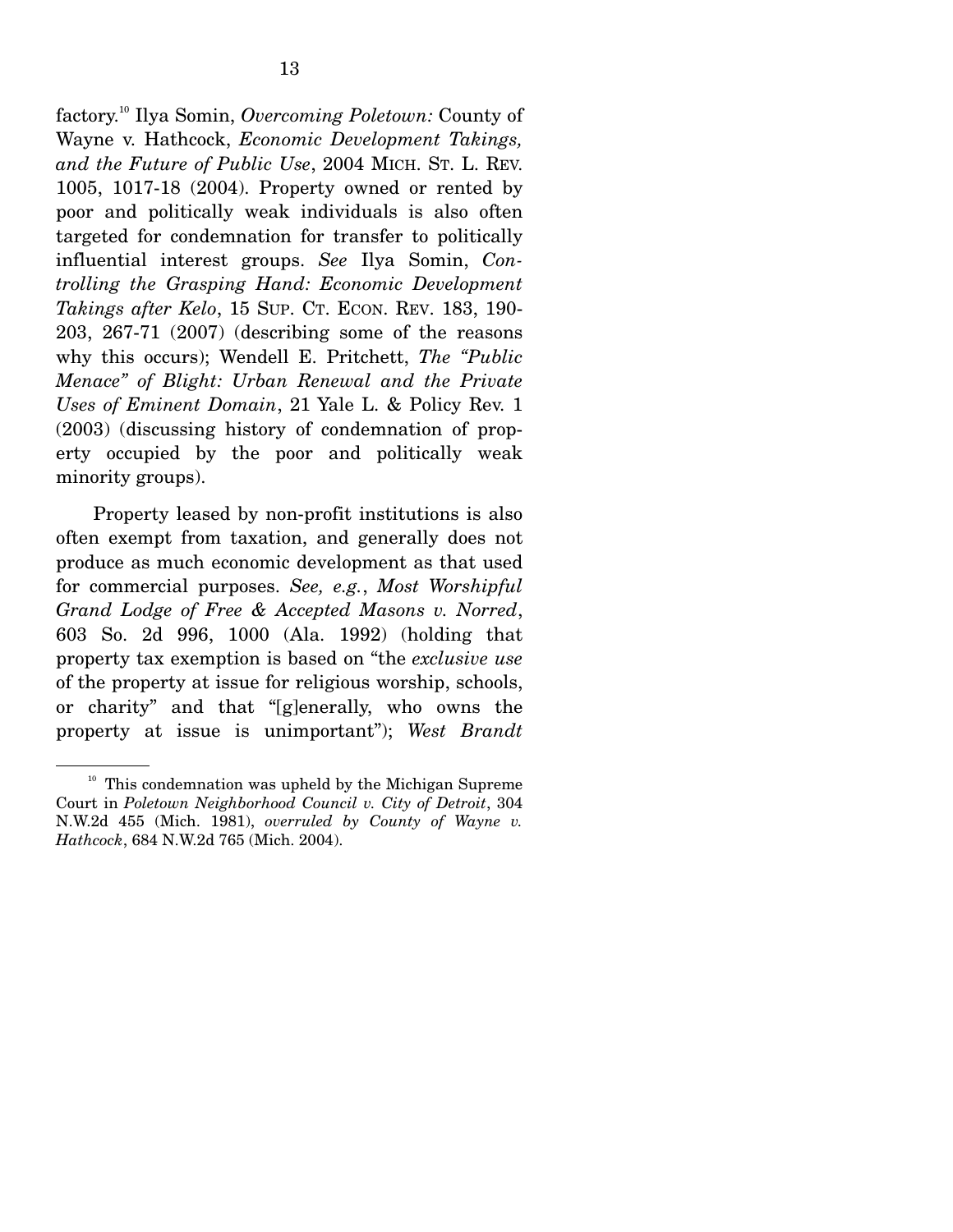*Found., Inc. v. Carper*, 652 P.2d 564, 567 (Colo. 1982) ("Eligibility for exemption is determined by examining the use to which the property is put, not the character of the owner").

 When property leased by non-profit institutions is condemned, as happens all too often, non-profit organizations need compensation in order to be able to continue their operations elsewhere. And they may not get it if the undivided-fee rule applies. The same is true of numerous small businesses and low-income renters who benefit from below-market rents.

### **III. THE UNDIVIDED-FEE RULE CONFLICTS WITH BASIC PRINCIPLES OF JUST COMPENSATION EMBEDDED IN THIS COURT'S PRECEDENTS.**

 "[T]he Court has frequently repeated the view that, in the event of a taking, the compensation remedy is required by the Constitution." *First English Evangelical Lutheran Church v. County of Los Angeles*, 482 U.S. 304, 316 (1987). The level of compensation is generally determined by "the fair market value of the property on the date it is appropriated." *Kirby Forest Indus., Inc. v. United States*, 467 U.S. 1, 10 (1984).

 In the present case, the VFW's property right was unquestionably taken by the government and "it is undisputed that the leasehold interest is of great monetary value*. City of Milwaukee Post No. 2874 Veterans of Foreign Wars v. Redevelopment Auth.*, 746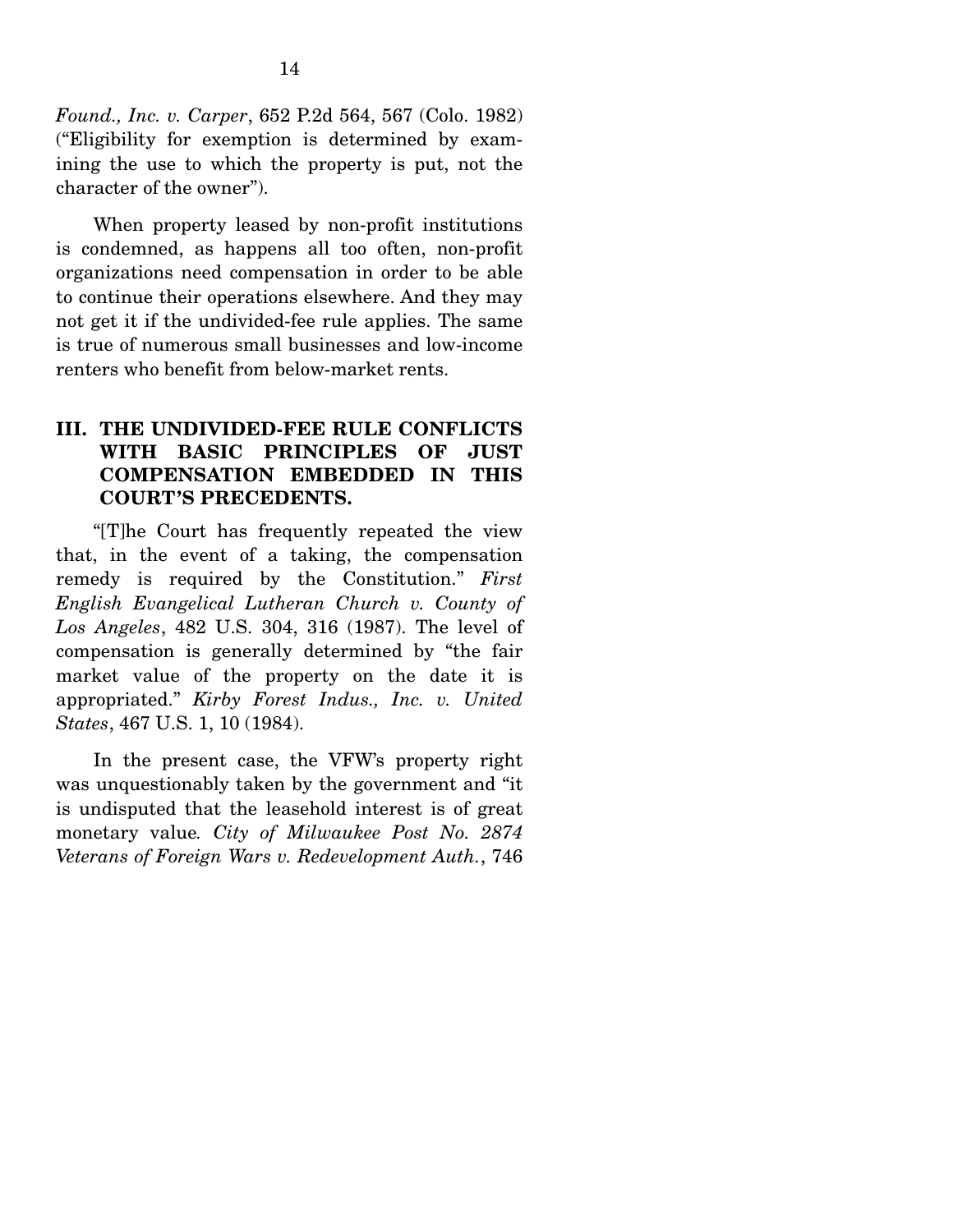N.W.2d 536, 543 (Wis. Ct. App. 2008), *rev'd*, 768 N.W.2d 749 (Wis. 2009).<sup>11</sup> Yet the VFW was denied fair market value compensation for the condemnation of its property interest. Indeed, it received no compensation whatsoever. Pet. for Cert. at 1.

 The application of the undivided-fee rule to this case undermines two longstanding principles that lie at the core of the Just Compensation Clause. These include the mandate of fair market value compensation and the rule that the Clause is intended to "bar Government from forcing some people alone to bear public burdens which, in all fairness and justice, should be borne by the public as a whole." *Armstrong v. United States*, 364 U.S. 40, 49 (1960).

### **A. The Undivided-Fee Rule Violates The Rule That Owners Of Condemned Property Are Entitled To Fair Market Value Compensation.**

The Supreme Court has repeatedly held that fair market value is the usual method for estimating the compensation due to owners of condemned property. *See, e.g.*, *Kirby Forest Indus. Inc. v. United States*, 467 U.S. 1, 10 (1984); *United States v. 50 Acres of Land*,

 $11$  The Wisconsin Supreme Court questioned elements of the VFW's estimate of the lease's value, but nonetheless "accept[ed] for purposes of our review the VFW's contention that its leasehold interest had value." *City of Milwaukee Post No. 2874 Veterans of Foreign Wars*, 768 N.W.2d at 755 n.10.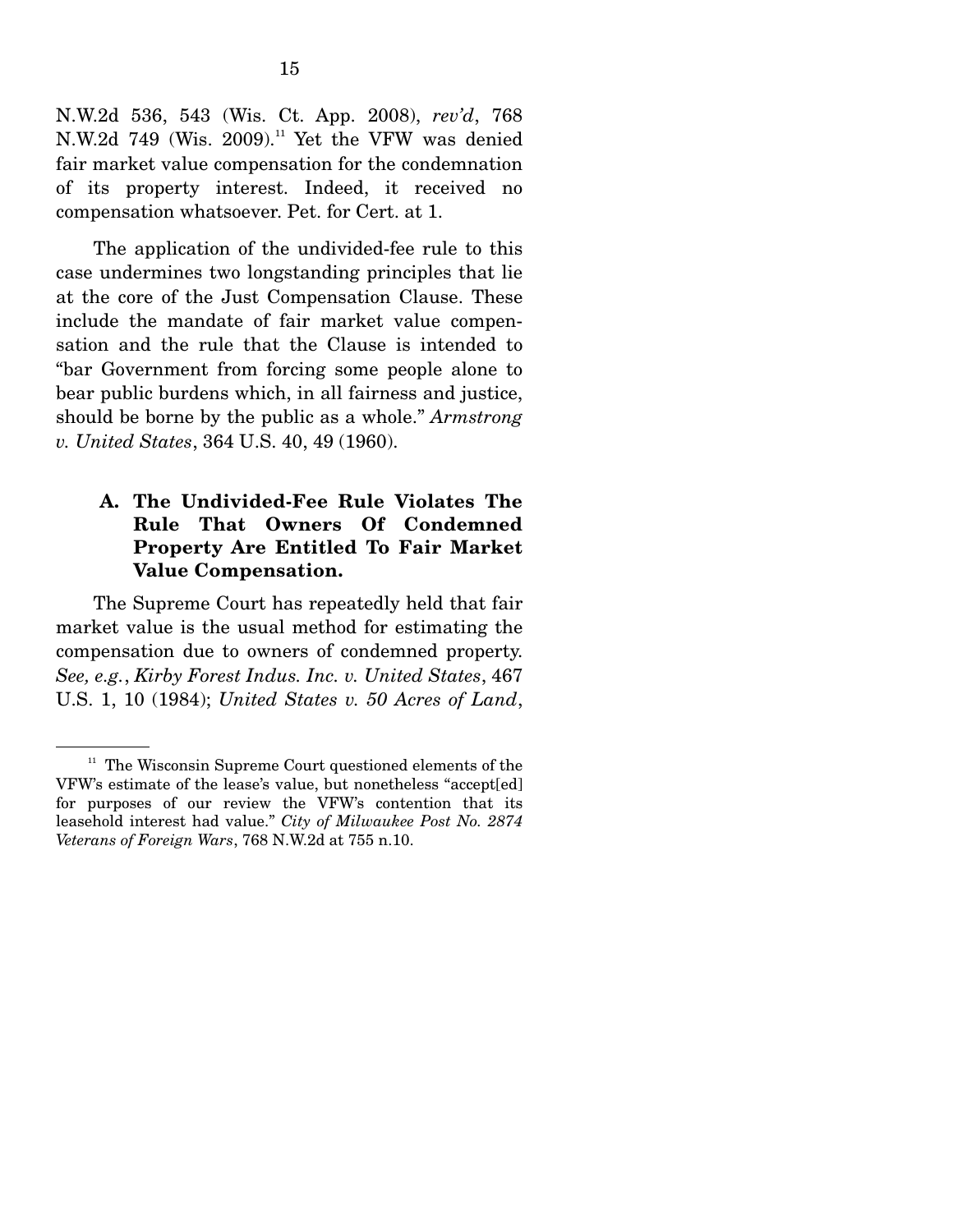469 U.S. 24, 29 (1984); *United States v. Miller*, 317 U.S. 369, 374 (1943); *Olson v. United States*, 292 U.S. 246, 255 (1934). "Deviation from this measure of just compensation has been required only 'when market value has been too difficult to find, or when its application would result in manifest injustice to owner or public.'" 50 Acres of Land, 469 U.S. at 29 (quoting *United States v. Commodities Trading Corp.*, 339 U.S. 121, 123 (1950)). No such deviation is necessary in the present case.

 Leasehold interests are property and their condemnation by the government must be compensated just like that of other property rights. *See, e.g.*, *United States v. Gen. Motors Corp.*, 323 U.S. 373, 378 (1945); *A.W. Duckett & Co. v. United States*, 266 U.S. 149, 151 (1924). "The constitutional provision is addressed to *every* sort of interest the citizen may possess." *Gen. Motors*, 323 U.S. at 378 (emphasis added).

 When a leasehold interest is condemned, "[t]he measure of damages is the difference between the value of the use and occupancy of the leasehold for the remainder of the tenant's term, plus the value of the right to renew [if any] . . . less the agreed rent which the tenant would pay for such use and occupancy." *United States v. Petty Motor Co*., 327 U.S. 372, 381 (1946). In this case, therefore, the appropriate measure of fair market value compensation would have been the value of the remaining years left on the VFW's ninety-nine year term, minus the \$1 per year rent.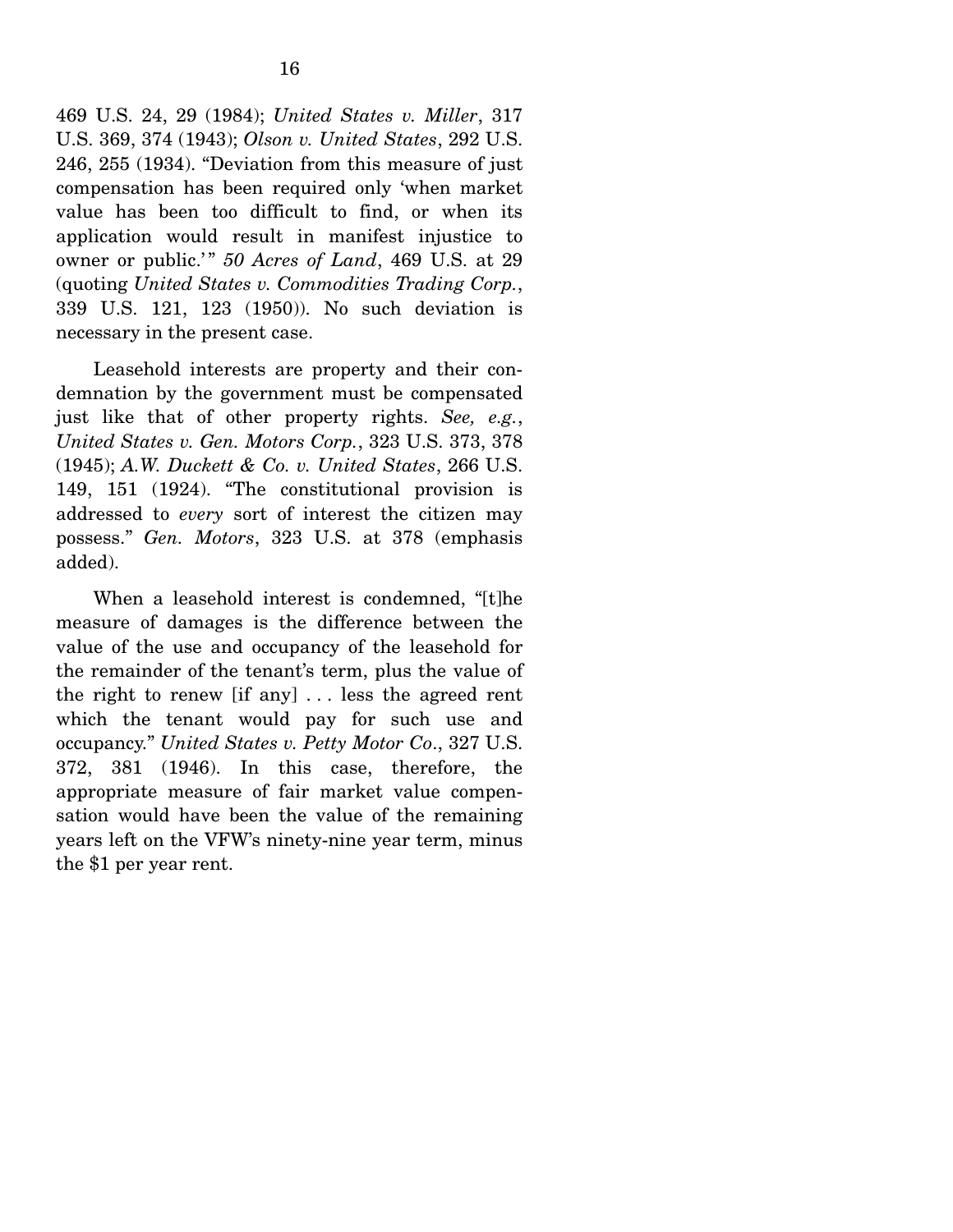By applying the undivided-fee rule, the Wisconsin Supreme Court unquestionably denied fair market value compensation to the VFW. Indeed, it denied it any compensation whatsoever.

 It is irrelevant that the value of the building considered as an undivided interest might be less than sum of the individual interests that belong to different owners. As Justice Oliver Wendell Holmes emphasized in his classic opinion for this Court in *Boston Chamber of Commerce v. City of Boston*, "the Constitution does not require . . . a parcel of land to be valued as an unencumbered whole when it is not held as an unencumbered whole." 217 U.S. 189, 195 (1910). Courts must assess the value of the interest taken from each individual separately because the Just Compensation Clause "deals with persons, not with tracts of land." *Id.* 

### **B. The Undivided-Fee Rule Forces Individual Property Owners To Bear Public Burdens That Should Be Borne By The Public As A Whole.**

The undivided-fee rule also violates this Court's Just Compensation Clause doctrine by "forcing some people alone to bear public burdens which, in all fairness and justice, should be borne by the public as a whole." *Armstrong v. United States*, 364 U.S. 40, 49 (1960). The Court has consistently "emphasized [the] role" of the Takings Clause in enforcing this principle. *Lingle v. Chevron, Inc.,* 544 U.S. 528, 537 (2005); *see*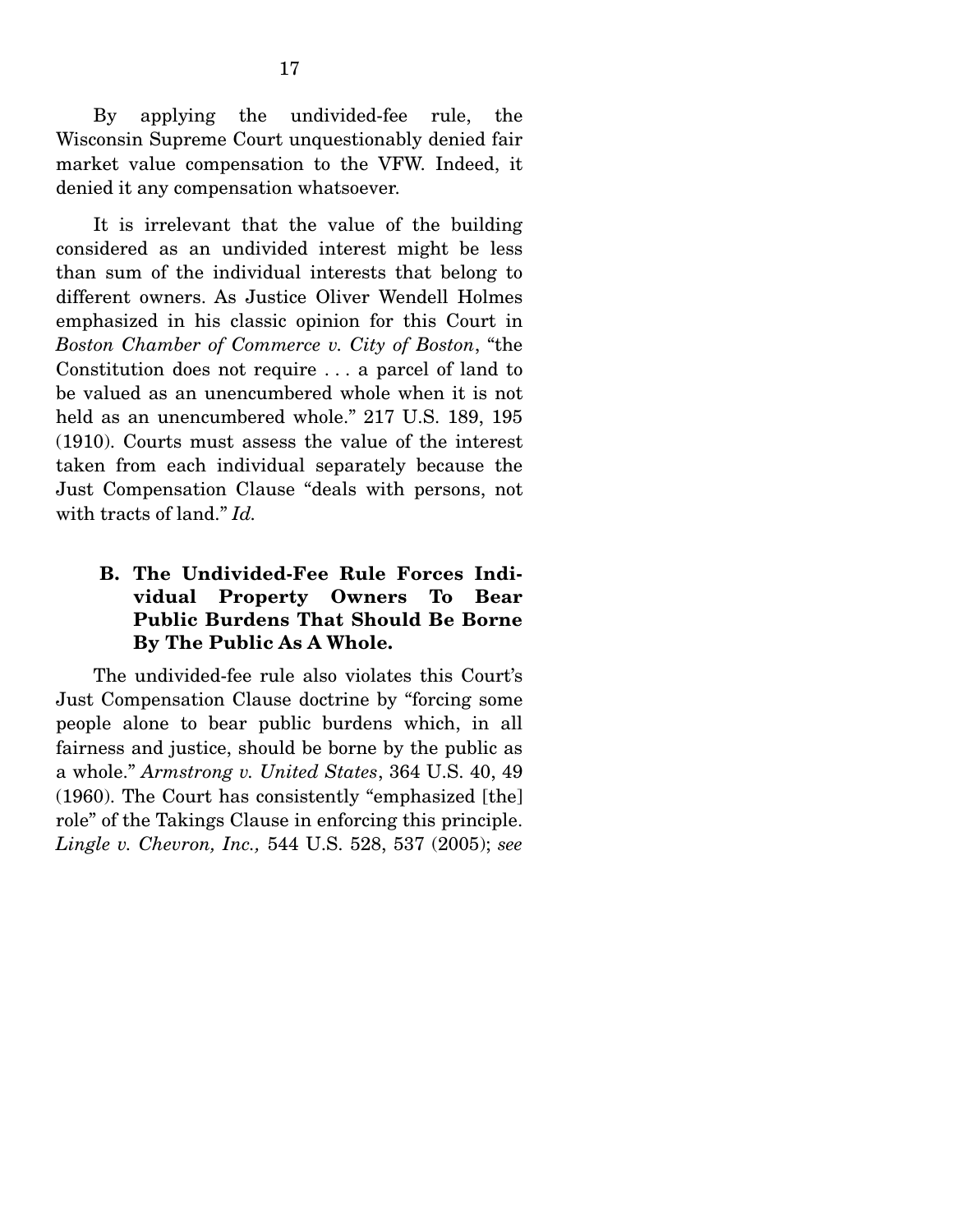*also Palozzolo v. Rhode Island*, 533 U.S. 606, 617-18 (2001) (noting that "the purpose of the Takings Clause . . . is to prevent the government from 'forcing some people alone to bear public burdens which, in all fairness and justice, should be borne by the public as a whole.'" (quoting *Armstrong v. United States,* 364 U.S. at 49)).

 The application of the undivided-fee rule to cases such as the VFW's is a particularly egregious violation of the principle that lies at the heart of "the purpose of the Takings Clause." *Palozzolo*, 538 U.S. at 617-18. In such cases, owners of leasehold interests are forced to bear a grossly disproportionate share of the burden of the public project facilitated by condemnation, while receiving little or no compensation for their losses. In the VFW's case, there was no compensation at all. The VFW lost some fifty-nine years of a valuable leasehold interest whose value the Wisconsin Court of Appeals estimated at roughly \$300,000. Pet. for Cert. at 8-9.

 Under the ruling below, therefore, the VFW will be forced to shoulder a substantial part of the cost of the public use for which its property was condemned and in exchange will receive literally nothing. Other similarly situated lessees find themselves in the same position. They too bear a burden that the Just Compensation Clause was created to spread to the public as a whole.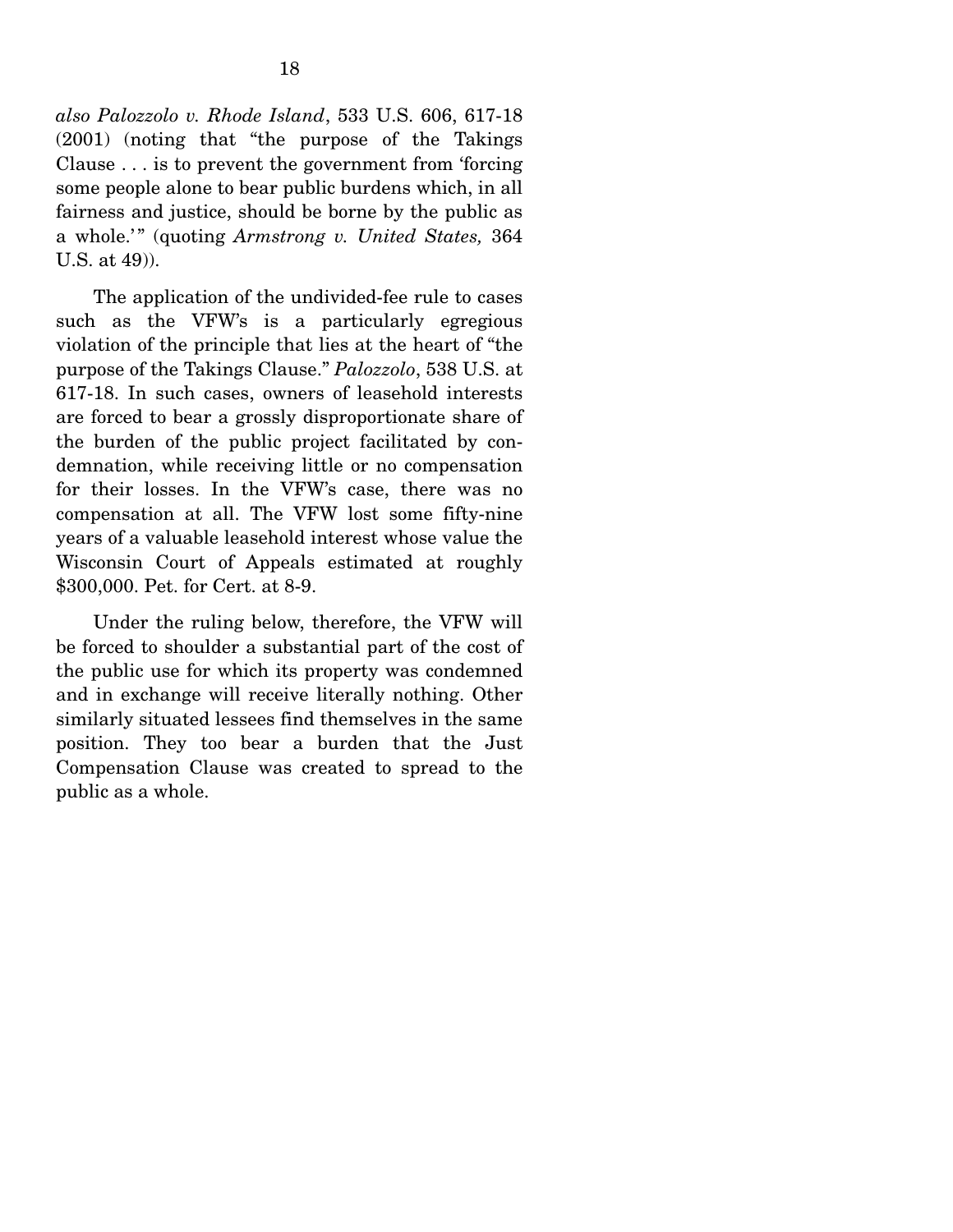### **IV. THE COURT SHOULD ALSO GRANT A WRIT OF CERTIORARI ON THE PETI-TIONER'S DUE PROCESS CLAUSE CLAIM.**

The Wisconsin Supreme Court ruled that the VFW had no right to present any evidence to the jury on the value of its property interest that the government had condemned. This ruling conflicts with this Court's precedents and creates a potential split with United States Court of Appeals for the Fifth Circuit.

### **A. The Due Process Clause Gives Property Owners The Right To Present Evidence Of The Value Of Their Property In Eminent Domain Proceedings.**

This Court has emphasized that "[t]he right to present evidence is . . . essential to the fair hearing required by the Due Process Clause." *Jenkins v. McKeithen*, 395 U.S. 411, 429 (1969). That is especially true in situations "where government action seriously injures an individual, and the reasonableness of the action depends on fact findings." *Greene v. McElroy*, 360 U.S. 474, 496 (1959). In such cases, "the evidence used to prove the Government's case must be disclosed to the individual so that he has *an opportunity to show that it is untrue.*" *Id.*  (emphasis added). In this case, the government's action in refusing to pay compensation undoubtedly "seriously injured" the VFW, and the reasonableness of that action depended at least in part on factual findings regarding the value of the VFW's interest.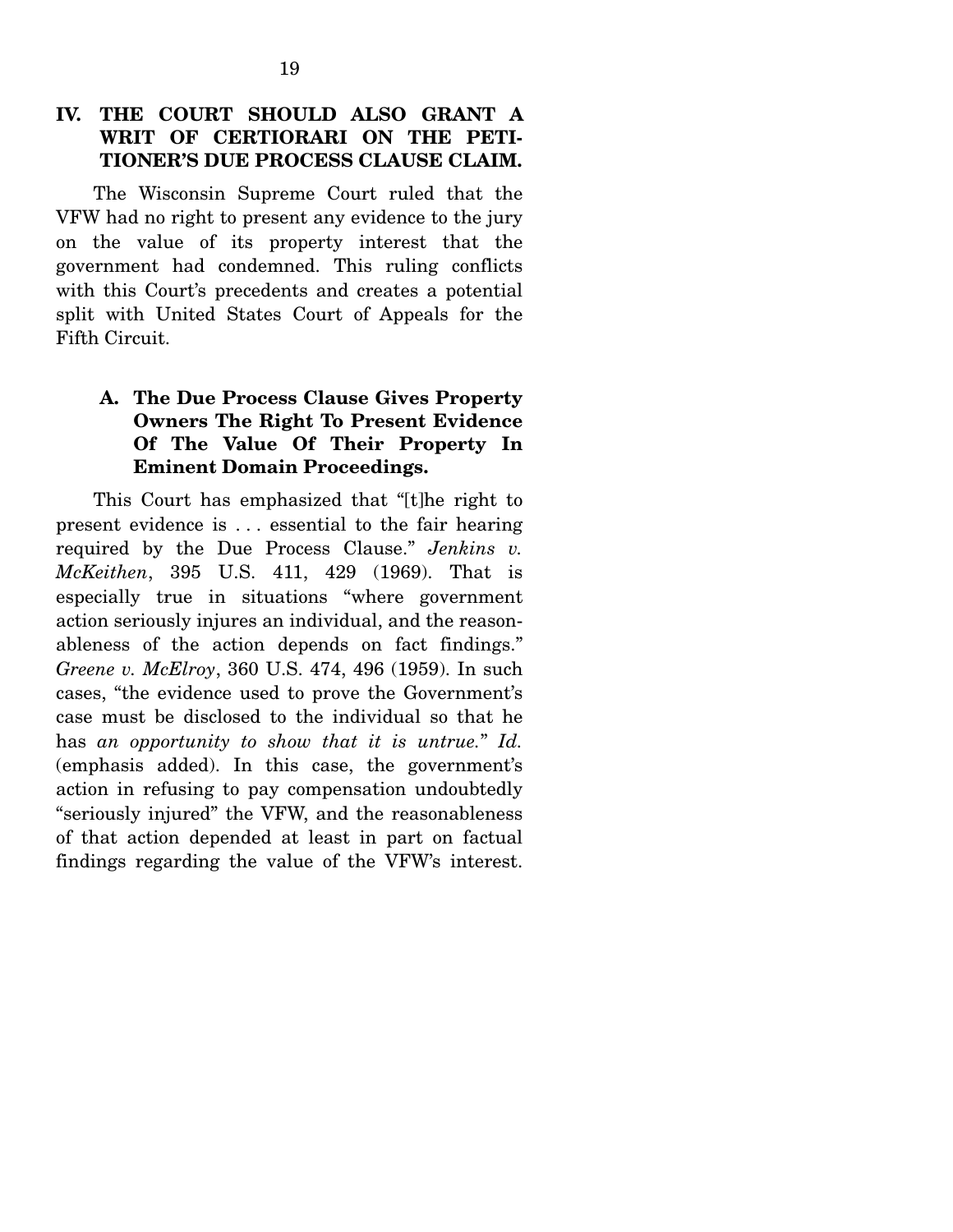Yet the VFW had no "opportunity to show" that the government's claims were "untrue" because Wisconsin courts prevented it from presenting any evidence to contest that of the government. *Id.* 

This Court has held that the Due Process Clause applies to eminent domain compensation determinations, emphasizing that "it is essential to due process that the mode of determining the compensation be such as to afford the owner an opportunity to be heard." *Bragg v. Weaver*, 251 U.S. 57, 59 (1919). The same due process requirements that apply to other litigation apply to Just Compensation Clause cases. Thus, the Wisconsin Supreme Court's decision in the present case runs counter to this Court's interpretation of the Due Process Clause.

#### **B. The Wisconsin Supreme Court Creates A Split With The Fifth Circuit.**

The Wisconsin Supreme Court's decision on the due process issue creates a split with the Fifth Circuit Court of Appeals. In *Gwathmey v. United States*, 215 F.2d 148 (5th Cir. 1954), the Fifth Circuit invalidated a condemnation proceeding in which the government sought to condemn 236 properties at once and did not allow each individual owner to present evidence of the value of his particular property. *Id.* at 151, 154- 57. The Fifth Circuit held that "the individual landowner's Constitutional right to due process and just compensation" requires an opportunity to present evidence of the value of his or her specific property.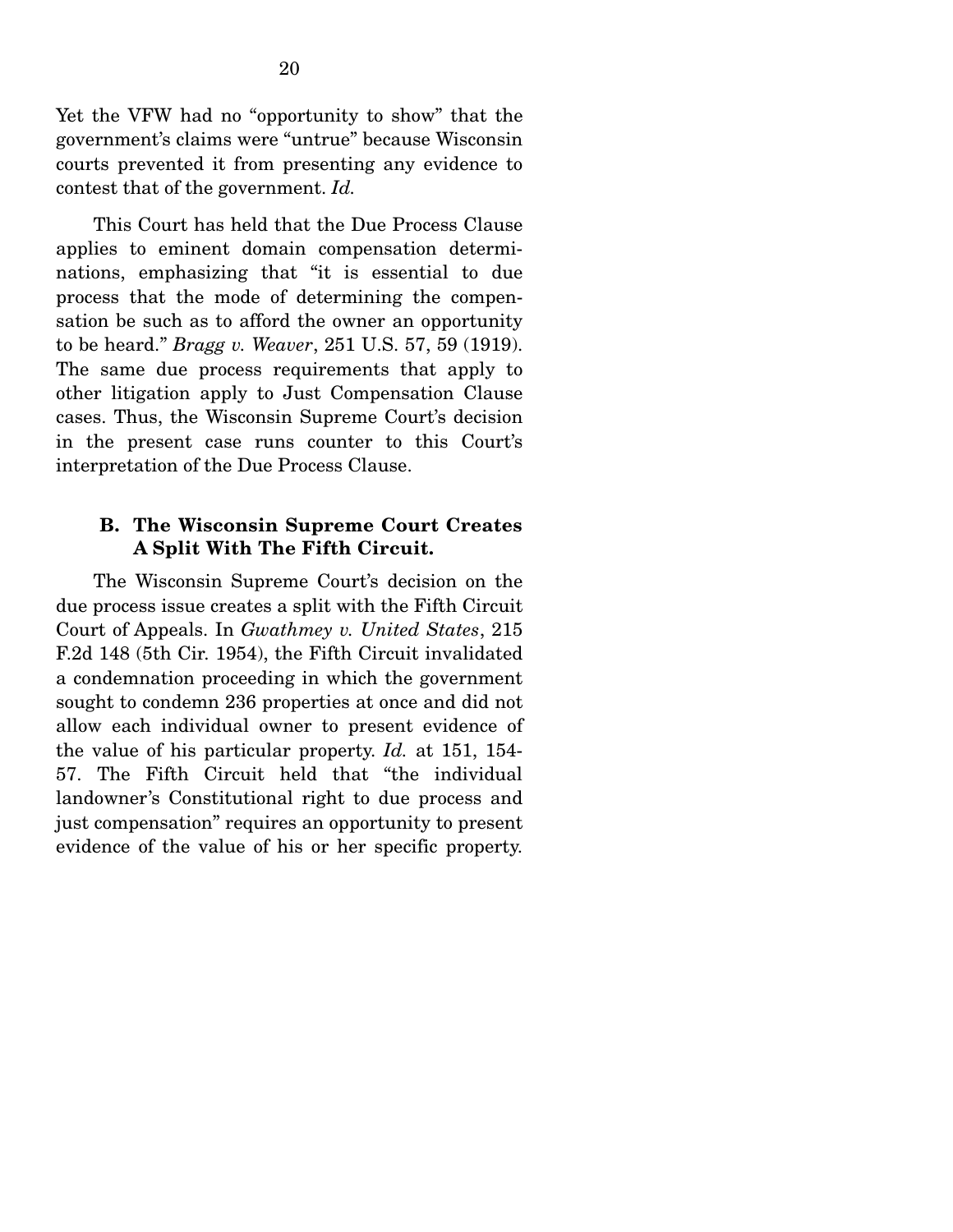*Id.* at 156; *cf. United States v. 480.00 Acres of Land*, 557 F.3d 1297, 1314 (11th Cir. 2009) ("A court may violate constitutional due process if it chooses an adjudication mechanism designed to preclude landowners from producing relevant evidence opposing that offered by the Government.").

 The facts of the present case are actually more egregious than those of *Gwathmey.* The *Gwathmey*  property owners at least were allowed to present some generalized evidence of value that applied to all 200 tracts. *See Gwathmey,* 557 F.2d at 151-52 (discussing evidence presented by owners' attorneys). By contrast, the VFW was not permitted to present any evidence of the value of its property whatsoever. Pet. for Cert. at 28.

 The grant of a writ of certiorari is particularly appropriate when "a state court of last resort has decided an important federal question in a way that conflicts with the decision of another state court of last resort *or of a United States court of appeals*." SUP. CT. R. 10(b) (emphasis added). The Due Process Clause issue in this case qualifies.

--------------------------------- ♦ ---------------------------------